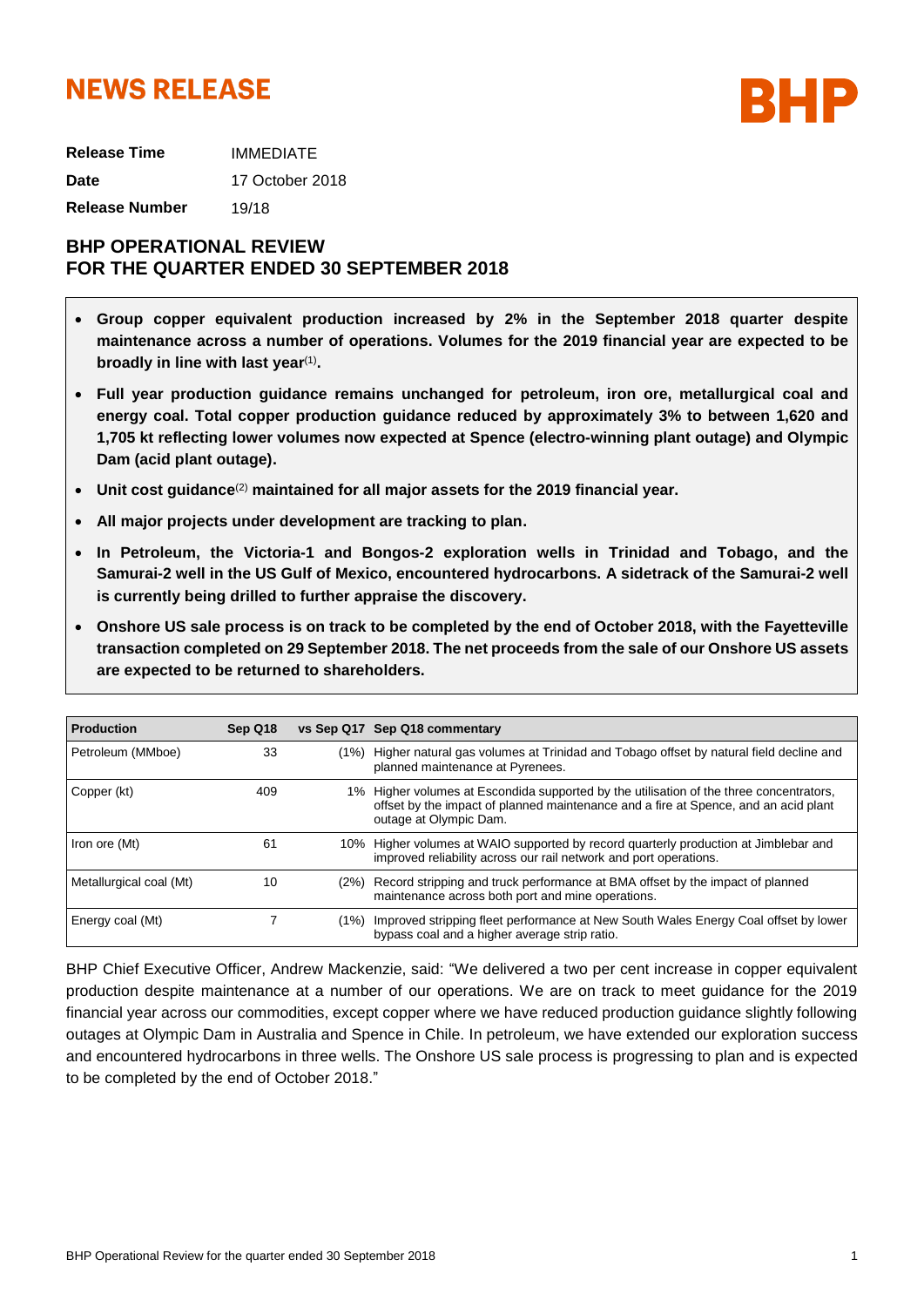# **Summary**

# *Operational performance*

Production for the September 2018 quarter and guidance for the 2019 financial year are summarised in the table below.

| <b>Production</b>                | Sep Q18        | Sep Q18<br><b>VS</b><br>Sep Q17 | Sep Q18<br><b>VS</b><br>Jun Q18 | <b>Previous</b><br><b>FY19</b><br>quidance | <b>Current</b><br><b>FY19</b><br>guidance |                                                                                                                 |
|----------------------------------|----------------|---------------------------------|---------------------------------|--------------------------------------------|-------------------------------------------|-----------------------------------------------------------------------------------------------------------------|
| <b>Continuing operations</b>     |                |                                 |                                 |                                            |                                           |                                                                                                                 |
| Petroleum - Conventional (MMboe) | 33             | (1%)                            | 15%                             | $113 - 118$                                | $113 - 118$                               | Unchanged                                                                                                       |
| Copper (kt)                      | 409            | 1%                              | (12%)                           | 1,675 - 1,770                              | 1,620 - 1,705                             | Reduced                                                                                                         |
| Escondida (kt)                   | 295            | 10%                             | (7%)                            | $1,120 - 1,180$                            | $1,120 - 1,180$                           | Unchanged                                                                                                       |
| Other copper <sup>(i)</sup> (kt) | 114            | (16%)                           | (23%)                           | $555 - 590$                                | $500 - 525$                               | Olympic Dam now 170 - 180 kt;<br>previously 200 - 220 kt<br>Spence now 160 - 175 kt;<br>previously 185 - 200 kt |
| Iron ore (Mt)                    | 61             | 10%                             | (3%)                            | $241 - 250$                                | $241 - 250$                               | Unchanged                                                                                                       |
| WAIO (100% basis) (Mt)           | 69             | 8%                              | (4%)                            | $273 - 283$                                | $273 - 283$                               | Unchanged                                                                                                       |
| Metallurgical coal (Mt)          | 10             | (2%)                            | (14%)                           | 43 - 46                                    | $43 - 46$                                 | Unchanged                                                                                                       |
| Energy coal (Mt)                 | $\overline{7}$ | (1%)                            | (26%)                           | $28 - 29$                                  | $28 - 29$                                 | Unchanged                                                                                                       |
| <b>Discontinued operations</b>   |                |                                 |                                 |                                            |                                           |                                                                                                                 |
| Petroleum - Onshore US (MMboe)   | 20             | 16%                             | (2%)                            |                                            | Refer footnote <sup>(ii)</sup>            |                                                                                                                 |

(i) Other copper comprises Pampa Norte (including Cerro Colorado production for the first half of the 2019 financial year), Olympic Dam and Antamina.

(ii) Given our announcement to exit Onshore US, no annual guidance for the 2019 financial year for these assets will be provided; however, until sale completion, we expect a production run rate broadly consistent with the second half of the 2018 financial year.

### *Major development projects*

At the end of the September 2018 quarter, BHP had five major projects under development in petroleum, copper, iron ore and potash, with a combined budget of US\$10.6 billion over the life of the projects.

### *Corporate update*

On 18 September 2018, BHP released its Economic Contribution Report which shows the Group's direct economic contribution globally in the 2018 financial year was US\$33.9 billion. This includes US\$7.8 billion in taxes, royalties and other payments to governments. BHP's adjusted effective tax rate in the 2018 financial year was 31.4 per cent. When royalties are included, the rate was 39.9 per cent.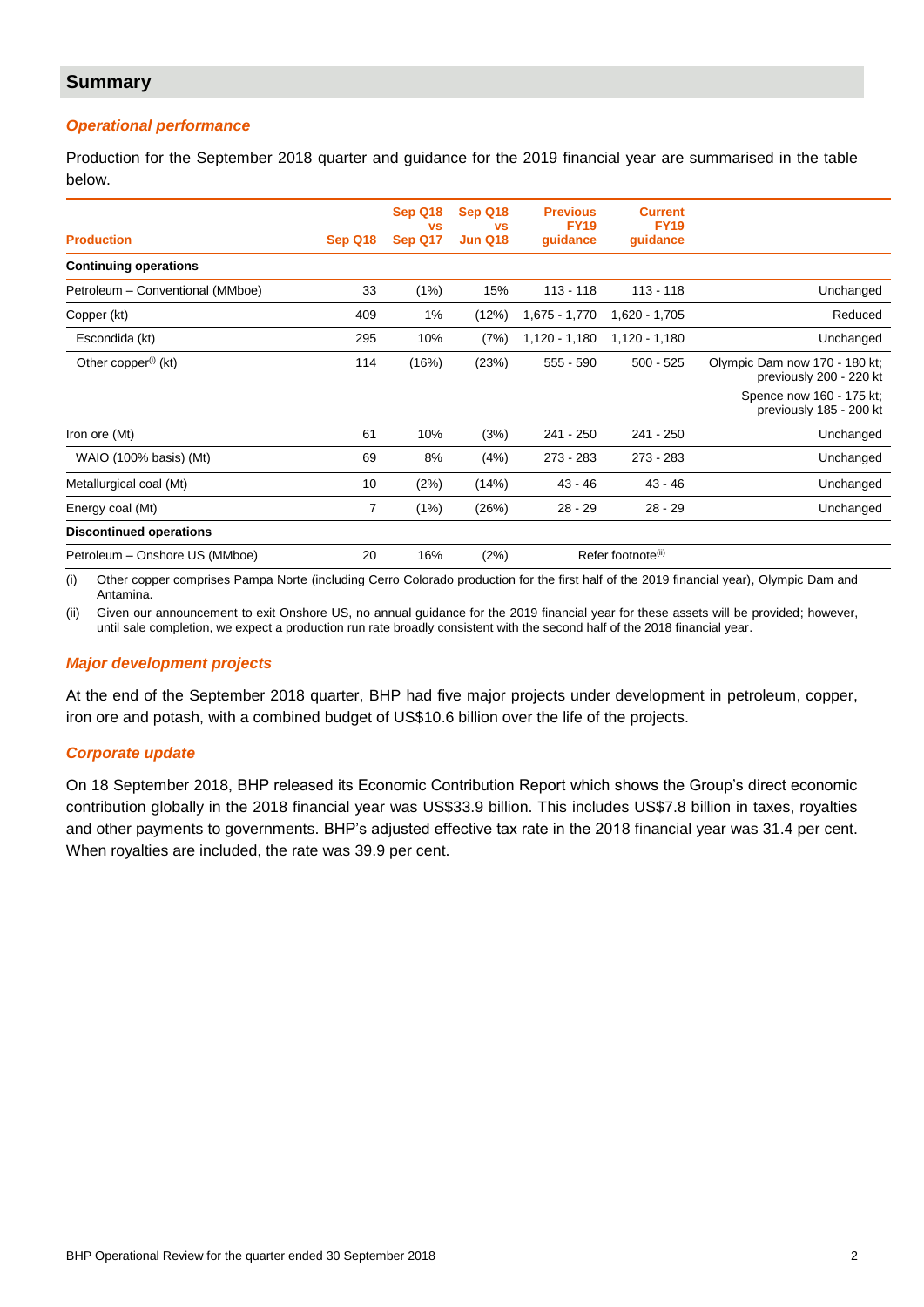# **Petroleum**

# *Production*

|                                                       | Sep Q18 | Sep Q18<br><b>VS</b><br>Sep Q17 | Sep Q18<br><b>VS</b><br><b>Jun Q18</b> |
|-------------------------------------------------------|---------|---------------------------------|----------------------------------------|
| Crude oil, condensate and natural gas liquids (MMboe) | 14      | (7%)                            | 4%                                     |
| Natural gas (bcf)                                     | 112     | 5%                              | 24%                                    |
| Total petroleum production (MMboe)                    | 33      | (1%)                            | 15%                                    |

**Petroleum** - Total Conventional petroleum production was broadly flat at 33 MMboe. Guidance for the 2019 financial year remains unchanged at between 113 and 118 MMboe.

Crude oil, condensate and natural gas liquids production declined by seven per cent to 14 MMboe due to natural field decline across the portfolio and a 70 day planned dry dock maintenance at Pyrenees, which was completed on schedule and budget in September 2018. This decline was partially offset by higher uptimes at our Gulf of Mexico assets.

Natural gas production increased by five per cent to 112 bcf, reflecting increased tax barrels at Trinidad and Tobago in accordance with the terms of our Production Sharing Contract. This was partially offset by natural field decline across the portfolio.

### *Projects*

| <b>Project and</b><br>ownership                                                     | <b>Capital</b><br>expenditure<br>$(US\$ fm $)$ | <b>Initial</b><br>production<br>target date Capacity |                                                                                                                       | <b>Progress</b>                                                       |
|-------------------------------------------------------------------------------------|------------------------------------------------|------------------------------------------------------|-----------------------------------------------------------------------------------------------------------------------|-----------------------------------------------------------------------|
| North West Shelf Greater<br>Western Flank-B<br>(Australia)<br>16.67% (non-operator) | 216                                            |                                                      | CY19 To maintain LNG plant throughput from<br>the North West Shelf operations.                                        | Ahead of schedule and budget. The<br>overall project is 95% complete. |
| Mad Dog Phase 2<br>(US Gulf of Mexico)<br>23.9% (non-operator)                      | 2.154                                          | CY22                                                 | New floating production facility with the<br>capacity to produce up to 140,000 gross<br>barrels of crude oil per day. | On schedule and budget. The overall<br>project is 31% complete.       |

Study work continues on the Atlantis Phase 3, Ruby and West Barracouta projects and they remain on track.

# *Petroleum exploration*

Exploration and appraisal wells drilled during the September 2018 quarter are summarised below.

| Well                          | <b>Location</b>                               | <b>Target</b> | <b>Formation</b><br>age      | <b>BHP</b><br>equity        | <b>Spud date</b>     | <b>Water depth Total well Status</b> | depth        |                                                    |
|-------------------------------|-----------------------------------------------|---------------|------------------------------|-----------------------------|----------------------|--------------------------------------|--------------|----------------------------------------------------|
| Samurai-2                     | US Gulf of<br>Mexico GC432                    | Oil           | Miocene                      | 50%<br>(Murphy<br>Operator) | 16 April 2018        | 1,088 m                              | 9,777 m      | Hydrocarbons encountered;<br>plugged and abandoned |
| Samurai-2<br>ST <sub>01</sub> | US Gulf of<br>Mexico GC476                    | Oil           | Drilling<br>ahead            | 50%<br>(Murphy<br>Operator) | 25 August 2018       | 1,088 m                              | 9,178 m      | Drilling ahead                                     |
| Victoria-1                    | Trinidad &<br>Tobago<br><b>Block TTDAA 5</b>  | Gas           | Pleistocene/ 65%<br>Pliocene | (BHP<br>Operator)           | 12 June 2018         | 1,828 m                              | 3,282 m      | Hydrocarbons encountered;<br>plugged and abandoned |
| Bongos-1                      | Trinidad &<br>Tobago<br><b>Block TTDAA 14</b> | Gas           | Pliocene/<br>Miocene         | 70%<br>(BHP<br>Operator)    | 20 July 2018         | 1,909 m                              | 2,469 m      | Plugged and abandoned due<br>to mechanical failure |
| Bongos-2                      | Trinidad &<br>Tobago<br>Block TTDAA 14        | Gas           | Pliocene/<br>Miocene         | 70%<br>(BHP<br>Operator)    | 22 July 2018         | 1,910 m                              | $5,151 \; m$ | Hydrocarbons encountered;<br>plugged and abandoned |
| Concepcion-1                  | Trinidad &<br>Tobago<br><b>Block TTDAA 5</b>  | Gas           | Drilling<br>ahead            | 65%<br>(BHP<br>Operator)    | 30 September<br>2018 | $1,721 \text{ m}$                    | $1,817 \; m$ | Drilling ahead                                     |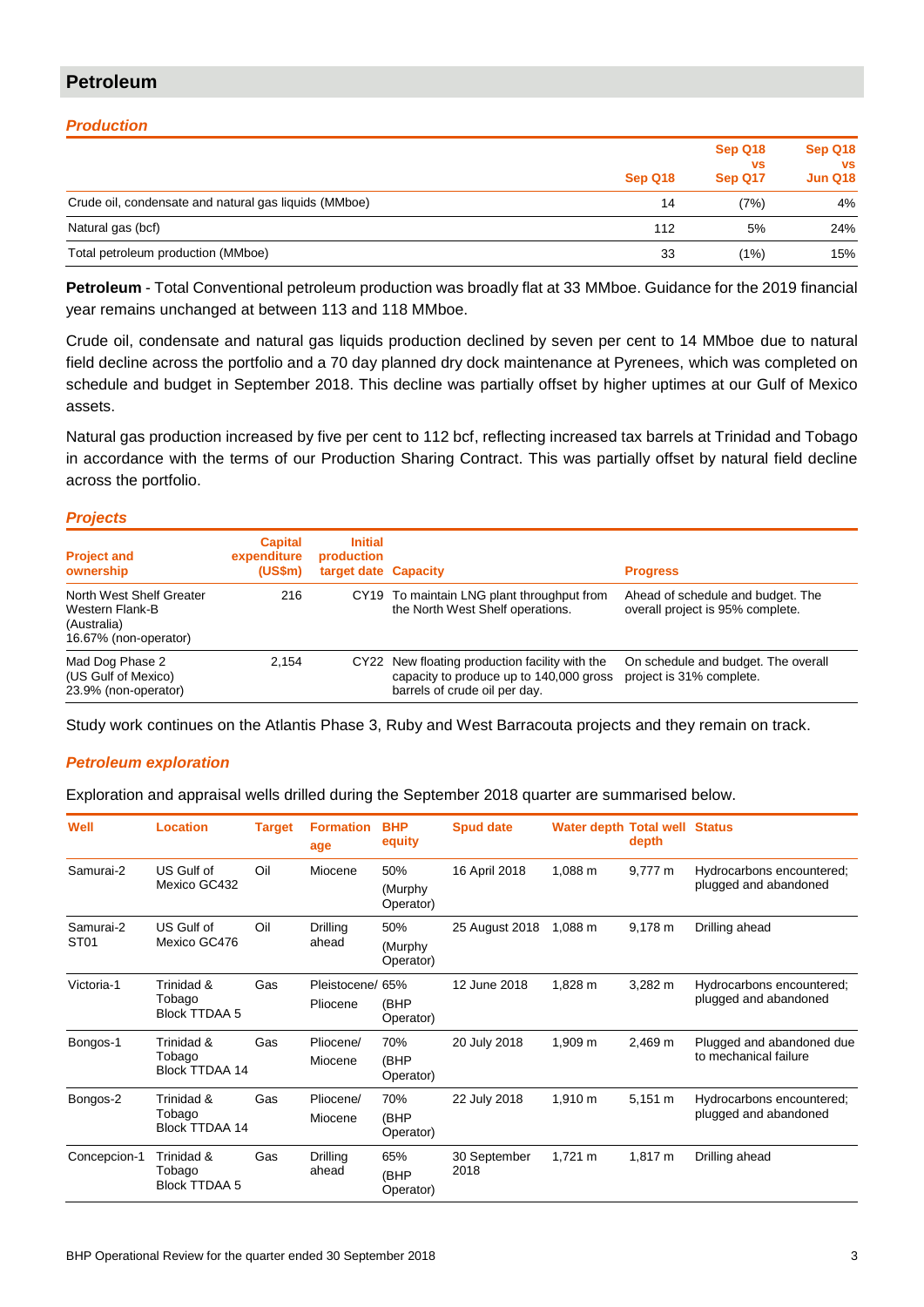In the US Gulf of Mexico, the Samurai-2 exploration well encountered hydrocarbons in multiple horizons not previously observed by the Wildling-2 exploration well and was plugged and abandoned on 23 August 2018. A sidetrack of the Samurai-2 well commenced on 25 August 2018 to further appraise the discovery and is currently drilling ahead. In the Western US Gulf of Mexico, we commenced the acquisition of an Ocean Bottom Node seismic survey.

In Trinidad and Tobago, we continued with Phase 2 of our deepwater exploration drilling campaign. The Victoria-1 exploration well, which further assessed the commercial potential of the Magellan play in our Southern licence area in Trinidad and Tobago, encountered gas and was plugged and abandoned on 18 July 2018. Following the Victoria-1 well, the Bongos-1 exploration well was spud on 20 July 2018 and experienced mechanical difficulty shortly after spud. The Bongos-2 exploration well was spud on 22 July 2018 and encountered hydrocarbons. The Bongos-2 and Bongos-1 wells were plugged and abandoned on 23 September 2018 and 26 September 2018 respectively. Following the Bongos-2 well, the Concepcion-1 well was spud on 30 September 2018 to further test the Magellan play and is currently drilling ahead.

In Mexico, we expect to begin drilling the first appraisal well at Trion in the December 2018 quarter. In Australia, the final processed data of the Exmouth sub-basin 3D seismic data has been received.

A US\$750 million exploration and appraisal program is being executed for the 2019 financial year. Petroleum exploration expenditure for the September 2018 quarter was US\$133 million, of which US\$55 million was expensed.

# *Onshore US – Discontinued operations*

Following BHP's sale of the Onshore US assets, as announced on 27 July 2018, these assets have been presented as discontinued operations. The effective date at which the right to economic profits transfers to the purchasers is 1 July 2018.

Onshore US production for the September 2018 quarter increased by 16 per cent to 20 MMboe as a result of additional wells put online in Haynesville, Permian and Eagle Ford. Drilling and development expenditure for the September 2018 quarter was US\$299 million. Our operated rig count remained unchanged at five, with two rigs at Eagle Ford, two rigs at Permian and one at Haynesville. No annual guidance for the 2019 financial year for these assets will be provided; however until sale completion, we expect a production run rate broadly consistent with the second half of the 2018 financial year.

On 29 September 2018, BHP announced the completion of the sale of its Fayetteville Onshore US gas assets to a wholly owned subsidiary of Merit Energy Company. Completion of the sale of BHP's interests in the Eagle Ford, Haynesville and Permian Onshore US oil and gas assets to BP America Production Company, a subsidiary of BP Plc, is expected to occur by the end of October 2018.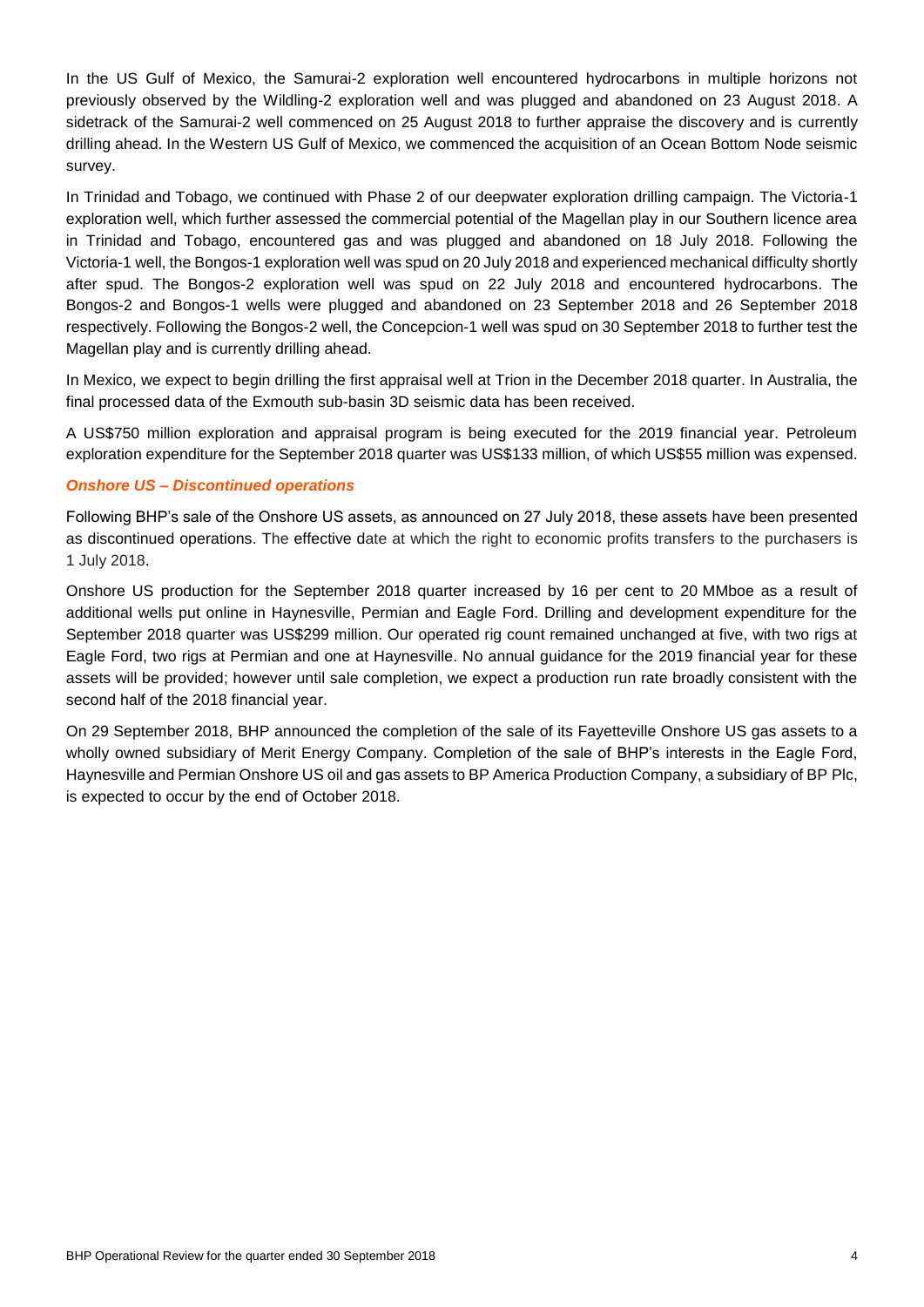# **Copper**

# *Production*

|                               | Sep Q18 | Sep Q18<br><b>VS</b><br>Sep Q17 | Sep Q18<br><b>VS</b><br>Jun Q18 |
|-------------------------------|---------|---------------------------------|---------------------------------|
| Copper (kt)                   | 409     | 1%                              | (12%)                           |
| Zinc(t)                       | 30,558  | 5%                              | (15%)                           |
| Uranium oxide concentrate (t) | 559     | (36%)                           | (50%)                           |

**Copper** – Total copper production for the September 2018 quarter was broadly flat at 409 kt. Guidance for the 2019 financial year has been reduced to between 1,620 and 1,705 kt and reflects lower volumes at Spence and Olympic Dam.

Escondida copper production increased by 10 per cent to 295 kt driven by higher copper concentrate output. This is a result of the diversion of ore feed from sulphide leach to the three concentrators to maximise their utilisation, which offset the impact of expected lower copper grades and adverse weather conditions in the quarter. Guidance remains unchanged at between 1,120 and 1,180 kt in the 2019 financial year. During the period, we successfully completed negotiations with Escondida Union N°1 and signed a new collective agreement, effective for 36 months from 1 August 2018.

Pampa Norte copper production decreased by 25 per cent to 43 kt as a result of lower volumes from Spence. The decrease reflected a lower stacking rate in May and June 2018 as a result of planned maintenance, and a production outage following a fire at the electro-winning plant in September 2018. Production guidance for Spence has been reduced from between 185 and 200 kt to between 160 and 175 kt, with volumes weighted to the second half as a return to full capacity is expected during the December 2018 quarter. Since the fire, mining and stacking operations at Spence have continued, accumulating copper in the system, which will be recovered over the coming years as tankhouse capacity becomes available. On 19 June 2018, BHP entered into an agreement to sell Cerro Colorado to EMR Capital<sup>(3)</sup>. The transaction is expected to close during the December 2018 quarter, subject to financing and customary closing conditions. During the period, we successfully completed the advanced negotiation with Cerro Colorado Union N°1 (operators and maintenance), with the new agreement effective for 36 months from 1 September 2018.

Olympic Dam copper production decreased by 21 per cent to 33 kt as a result of an unplanned acid plant outage in August 2018. Surface operations remain suspended as remediation works continue on the gas converter, sulphur burner and waste heat boiler in the acid plant. Surface operations are expected to recommence at the end of October 2018 and ramp up to full capacity during November 2018. As a result, production guidance for the 2019 financial year has been reduced from between 200 and 220 kt to between 170 and 180 kt. Underground operations have been unaffected with total development of nine kilometres achieved in the September 2018 quarter and progression into the higher ore grade Southern Mine Area continuing.

Antamina copper production increased by three per cent to 37 kt due to higher head grades. Production guidance for the 2019 financial year remains unchanged at approximately 135 kt for copper and approximately 85 kt for zinc.

| 1.00000                                 |                                                |                                                      |                                                                                                                                                                                                                                           |                                                                 |
|-----------------------------------------|------------------------------------------------|------------------------------------------------------|-------------------------------------------------------------------------------------------------------------------------------------------------------------------------------------------------------------------------------------------|-----------------------------------------------------------------|
| <b>Project and</b><br>ownership         | <b>Capital</b><br>expenditure<br>$(US\$ fm $)$ | <b>Initial</b><br>production<br>target date Capacity |                                                                                                                                                                                                                                           | <b>Progress</b>                                                 |
| Spence Growth Option<br>(Chile)<br>100% | 2.460                                          | FY21                                                 | New 95 ktpd concentrator is expected<br>to increase Spence's payable copper in<br>concentrate production by<br>approximately 185 ktpa in the first 10<br>years of operation and extend the<br>mining operations by more than 50<br>years. | On schedule and budget. The overall<br>project is 23% complete. |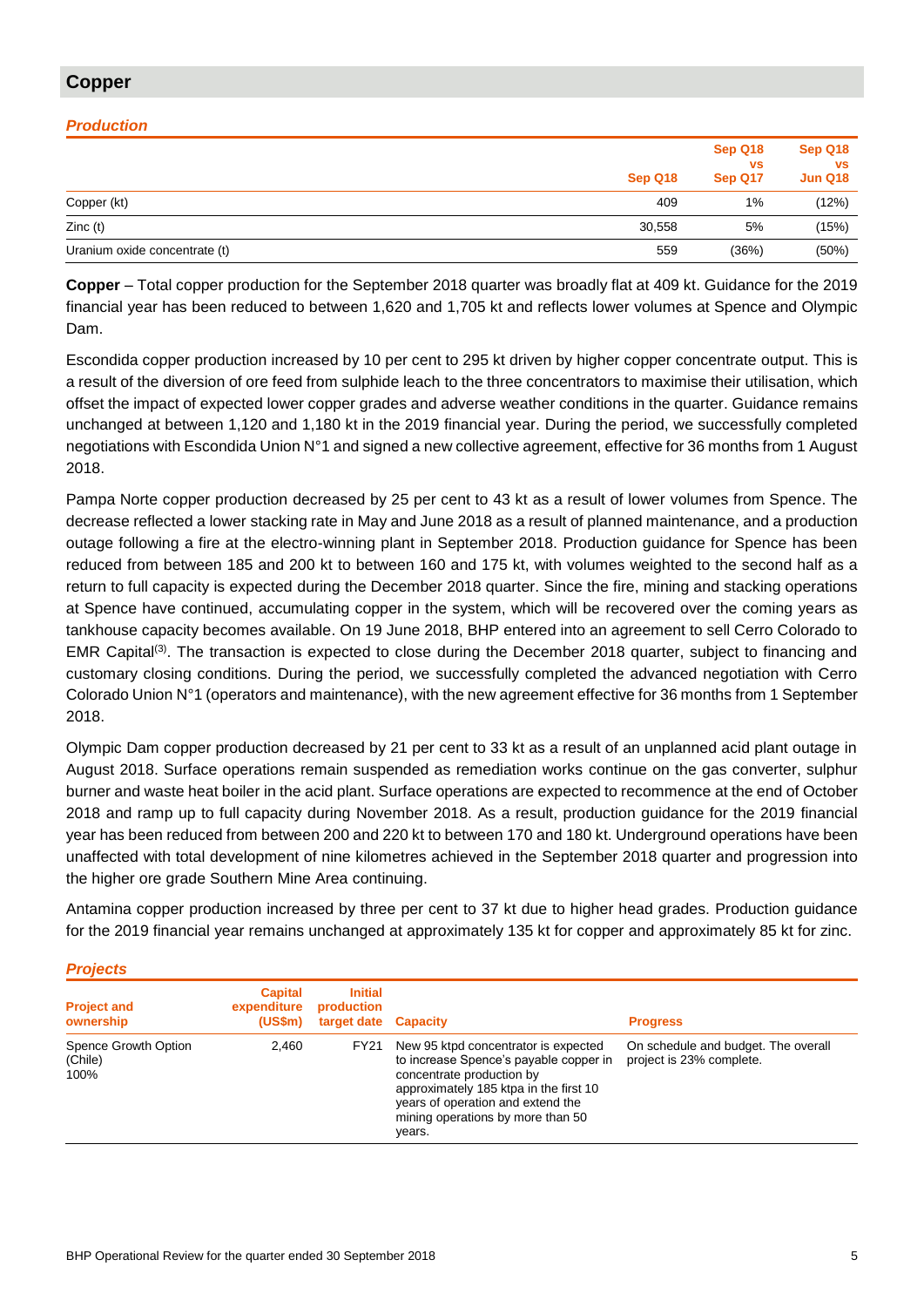# **Iron Ore**

# *Production*

|               | Sep Q18 | Sep Q18<br><b>VS</b><br>Sep Q17 | Sep Q18<br><b>VS</b><br><b>Jun Q18</b> |
|---------------|---------|---------------------------------|----------------------------------------|
| Iron ore (kt) | 61,391  | 10%                             | (3%)                                   |

**Iron ore** – Total iron ore production increased by 10 per cent to 61 Mt or 69 Mt on a 100 per cent basis. Guidance for the 2019 financial year remains unchanged at between 241 and 250 Mt, or between 273 and 283 Mt on a 100 per cent basis.

At WAIO, increased volumes were supported by record production at Jimblebar and improved reliability across our rail network and port operations. As expected, production was lower than the June 2018 quarter as we optimised maintenance schedules across the supply chain and implemented a program of work to further improve port reliability and performance.

Mining and processing operations at Samarco remain suspended following the failure of the Fundão tailings dam and Santarém water dam on 5 November 2015.

### *Projects*

| <b>Project and</b><br>ownership   | <b>Capital</b><br>expenditure production | Initial<br>(US\$m) target date Capacity |                                                                                                        | <b>Progress</b>                                                 |
|-----------------------------------|------------------------------------------|-----------------------------------------|--------------------------------------------------------------------------------------------------------|-----------------------------------------------------------------|
| South Flank<br>(Australia)<br>85% | 3.061                                    | CY21                                    | Sustaining iron ore mine to replace<br>production from the 80 Mtpa (100 per<br>cent basis) Yandi mine. | On schedule and budget. The overall<br>project is 15% complete. |

# **Coal**

# *Production*

|                         | Sep Q18 | <b>VS</b><br>Sep Q17 | vs<br><b>Jun Q18</b> |
|-------------------------|---------|----------------------|----------------------|
| Metallurgical coal (kt) | 10,358  | (2%)                 | (14%)                |
| Energy coal (kt)        | 6,640   | $(1\%)$              | (26%)                |

**Metallurgical coal** – Metallurgical coal production was down two per cent to 10 Mt. Guidance for the 2019 financial year remains unchanged at between 43 and 46 Mt, with volumes weighted to the second half of the year.

Queensland Coal production reflected planned maintenance across both port and mine operations. This was partially offset by record stripping and truck performance at BMA, utilisation of latent dragline capacity at Caval Ridge and higher wash-plant throughput at Poitrel following the purchase of the Red Mountain processing facility. The maintenance program of work is expected to continue through the December 2018 quarter. A longwall move at Broadmeadow is scheduled for the December 2018 quarter.

The Caval Ridge Southern Circuit project is progressing according to plan with the conveying of first coal expected in October 2018.

**Energy coal** – Energy coal production decreased by one per cent to 7 Mt. Guidance for the 2019 financial year is unchanged at approximately 28 to 29 Mt.

New South Wales Energy Coal production decreased by six per cent as improved stripping fleet performance was offset by lower bypass coal and a higher average strip ratio, consistent with the mine plan. Cerrejón production increased by six per cent as the prior quarter was impacted by adverse weather conditions.

**Sep Q18**

**Sep Q18**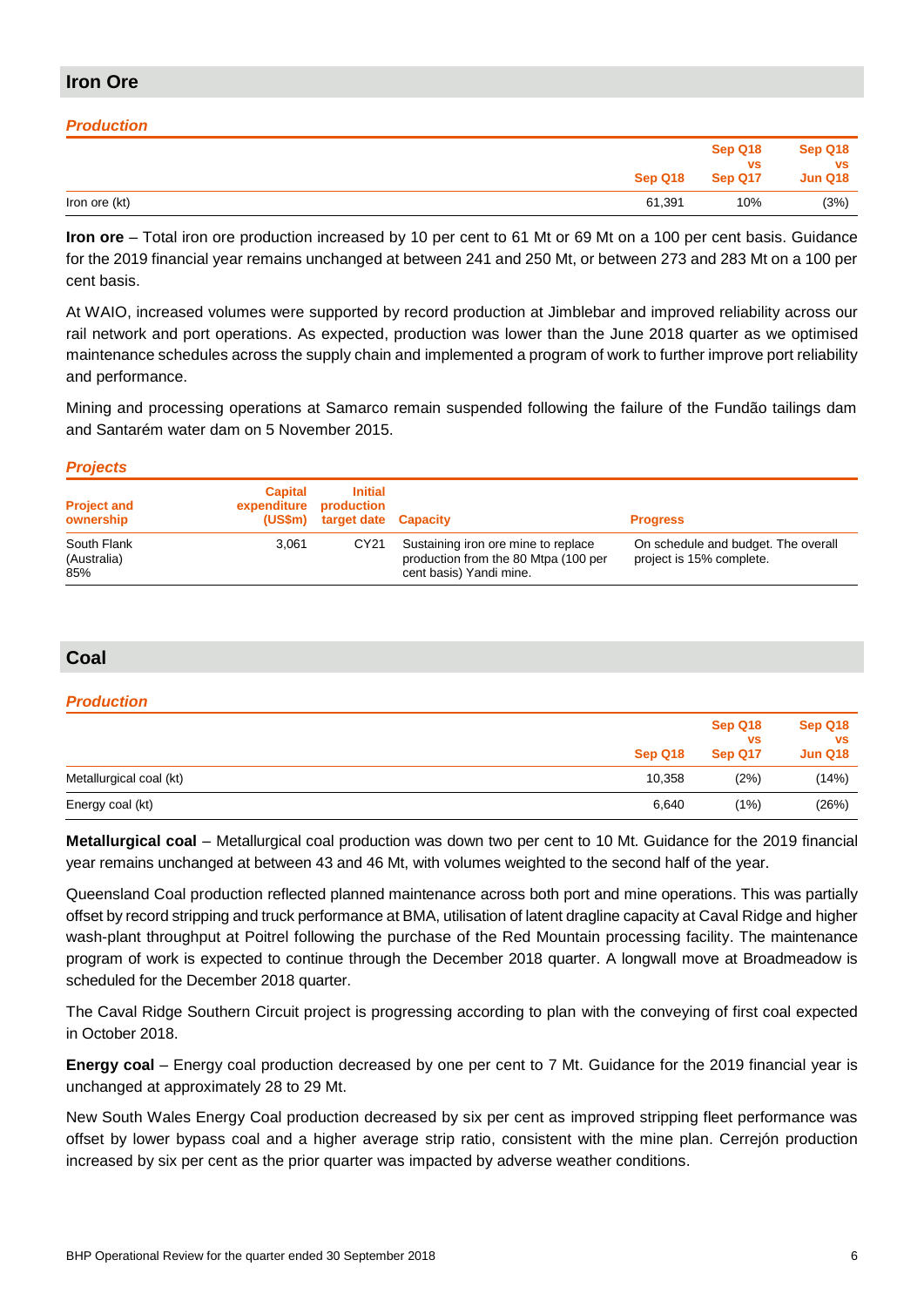# *Nickel production*

|             |         | Sep Q18              | Sep Q18                     |
|-------------|---------|----------------------|-----------------------------|
|             | Sep Q18 | <b>VS</b><br>Sep Q17 | <b>VS</b><br><b>Jun Q18</b> |
| Nickel (kt) | 21.4    | (8%)                 | (16%)                       |

**Nickel** – Nickel West production decreased by eight per cent to 21 kt. On 23 September 2018, operations at the Kalgoorlie smelter were suspended following a fire which caused damage to a localised area in the furnace building. The smelter returned to operation on 1 October 2018 and is expected to ramp up to full capacity from early November 2018. Planned maintenance at the Kwinana refinery was brought forward to align with the smelter outage and, as a result, production guidance for the 2019 financial year remains unchanged and is expected to be broadly in line with the 2018 financial year.

#### *Potash project*

| <b>Project and</b><br>ownership   | Investment<br>(USSm) | <b>Scope</b>                                                                                                                                                                      | <b>Progress</b>                                                |
|-----------------------------------|----------------------|-----------------------------------------------------------------------------------------------------------------------------------------------------------------------------------|----------------------------------------------------------------|
| Jansen Potash<br>(Canada)<br>100% | 2,700                | Investment to finish the excavation and lining of<br>the production and service shafts, and to continue<br>the installation of essential surface infrastructure<br>and utilities. | The project is 81% complete and within the<br>approved budget. |

# **Minerals exploration**

Minerals exploration expenditure for the September 2018 quarter was US\$40 million, of which US\$30 million was expensed. Greenfield minerals exploration is predominantly focused on advancing copper targets within Chile, Ecuador, Peru, Canada, South Australia and the South-West United States. Consistent with our exploration focus on copper, in September 2018, BHP acquired an initial 6.1(4) per cent interest in SolGold Plc (SolGold), the majority owner and operator of the Cascabel porphyry copper-gold project in Ecuador. On 15 October 2018, BHP entered into an agreement to acquire an additional 100 million shares in SolGold, which would bring our total interest to approximately 11.2 per cent.

Variance analysis relates to the relative performance of BHP and/or its operations during the September 2018 quarter compared with the September 2017 quarter, unless otherwise noted. Production volumes, sales volumes and capital and exploration expenditure from subsidiaries are reported on a 100 per cent basis; production and sales volumes from equity accounted investments and other operations are reported on a proportionate consolidation basis. Copper equivalent production based on 2018 financial year average realised prices.

The following footnotes apply to this Operational Review:

- (1) Excludes production from Onshore US and Cerro Colorado.
- (2) 2019 financial year unit cost guidance is based on exchange rates of AUD/USD 0.75 and USD/CLP 663.
- (3) On 19 June 2018, BHP announced it has entered into an agreement to sell the Cerro Colorado copper mine in Chile to EMR Capital. The total cash consideration consist of US\$230 million to be paid to BHP after the closing of the transaction, plus approximately US\$40 million in proceeds from the post-closing sale of certain copper inventory, and a contingent payment of up to US\$50 million to be paid in the future, depending upon copper price performance.
- (4) As at 4 September 2018, BHP acquired a 6.1% interest in SolGold, which has been diluted to 6.0% as at 12 October 2018 as a result of the exercise of options by third parties.

The following abbreviations may have been used throughout this report: barrels (bbl); billion cubic feet (bcf); cost and freight (CFR); cost, insurance and freight (CIF); dry metric tonne unit (dmtu); free on board (FOB); grams per tonne (g/t); kilograms per tonne (kg/t); kilometre (km); metre (m); million barrels of oil equivalent (MMboe); million cubic feet per day (MMcf/d); million tonnes (Mt); million tonnes per annum (Mtpa); ounces (oz); pounds (lb); thousand barrels of oil equivalent (Mboe); thousand ounces (koz); thousand standard cubic feet (Mscf); thousand tonnes (kt); thousand tonnes per annum (ktpa); thousand tonnes per day (ktpd); tonnes (t); and wet metric tonnes (wmt).

In this release, the terms 'BHP', 'Group', 'BHP Group', 'we', 'us', 'our' and ourselves' are used to refer to BHP Billiton Limited, BHP Billiton Plc and, except where the context otherwise requires, their respective subsidiaries as defined in note 28 'Subsidiaries' in section 5.1 of BHP's 30 June 2017 Annual Report on Form 20-F and in note 13 'Related undertaking of the Group' in section 5.2 of BHP's 30 June 2017 Annual Report on Form 20-F. Notwithstanding that this release may include production and other data from non-operated assets, non-operated assets are not included in the BHP Group.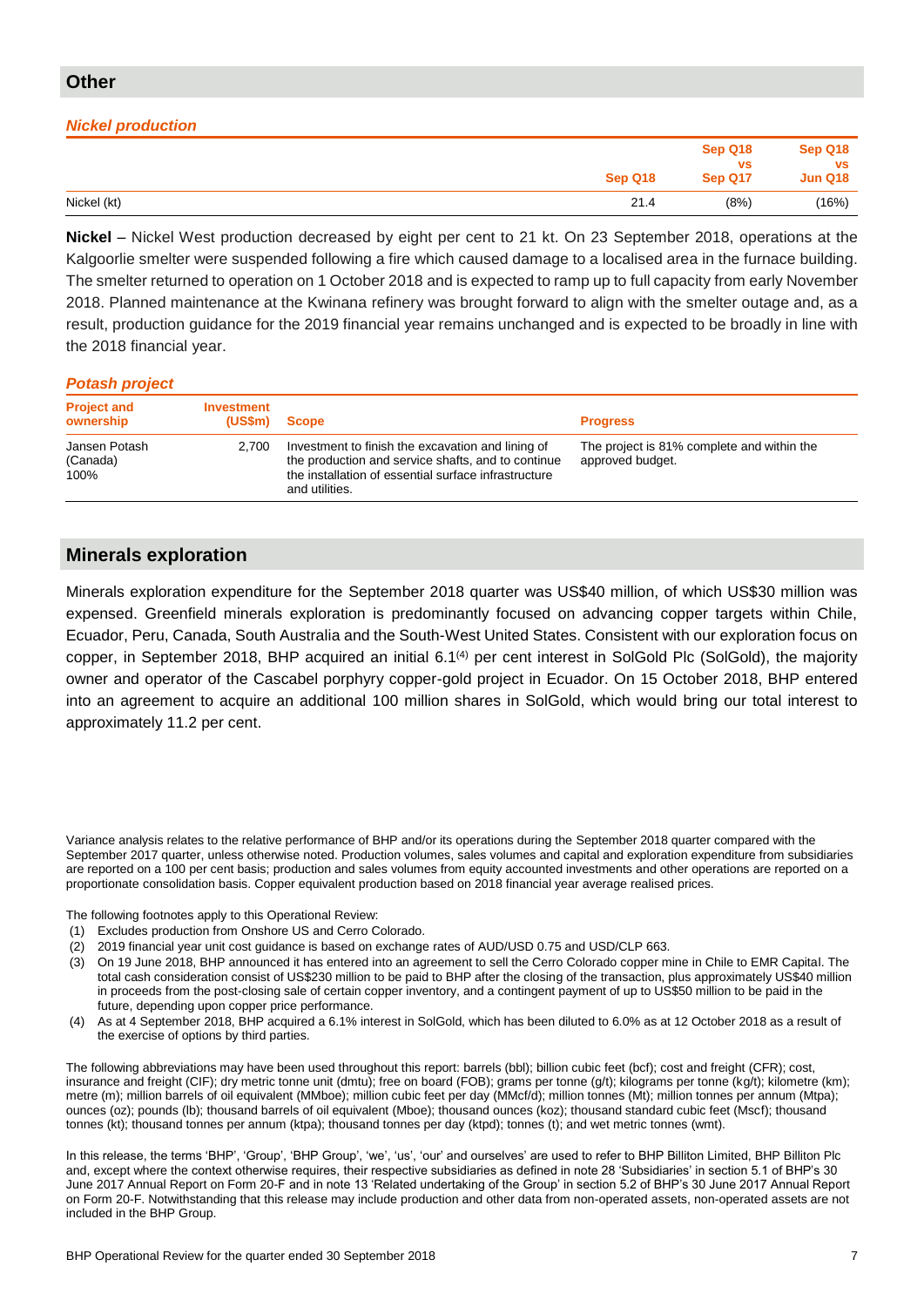### **Media Relations**

Email: [media.relations@bhpbilliton.com](mailto:media.relations@bhpbilliton.com)

#### **Australia and Asia**

Gabrielle Notley Tel: +61 3 9609 3830 Mobile: +61 411 071 715

#### **United Kingdom and South Africa**

Neil Burrows Tel: +44 20 7802 7484 Mobile: +44 7786 661 683

#### **North America**

Judy Dane Tel: +1 713 961 8283 Mobile: +1 713 299 5342

# **Investor Relations**

Email[: investor.relations@bhpbilliton.com](mailto:investor.relations@bhpbilliton.com)

#### **Australia and Asia**

Tara Dines Tel: +61 3 9609 2222 Mobile: +61 499 249 005

#### **United Kingdom and South Africa**

Elisa Morniroli Tel: +44 20 7802 7611 Mobile: +44 7825 926 646

# **Americas**

James Wear Tel: +1 713 993 3737 Mobile: +1 347 882 3011

BHP Billiton Limited ABN 49 004 028 077 LEI WZE1WSENV6JSZFK0JC28 Registered in Australia Registered Office: Level 18, 171 Collins Street Melbourne Victoria 3000 Australia Tel +61 1300 55 4757 Fax +61 3 9609 3015

Members of BHP which is headquartered in Australia



Follow us on social media

BHP Billiton Plc Registration number 3196209 LEI 549300C116EOWV835768 Registered in England and Wales Registered Office: Nova South, 160 Victoria Street London SW1E 5LB United Kingdom Tel +44 20 7802 4000 Fax +44 20 7802 4111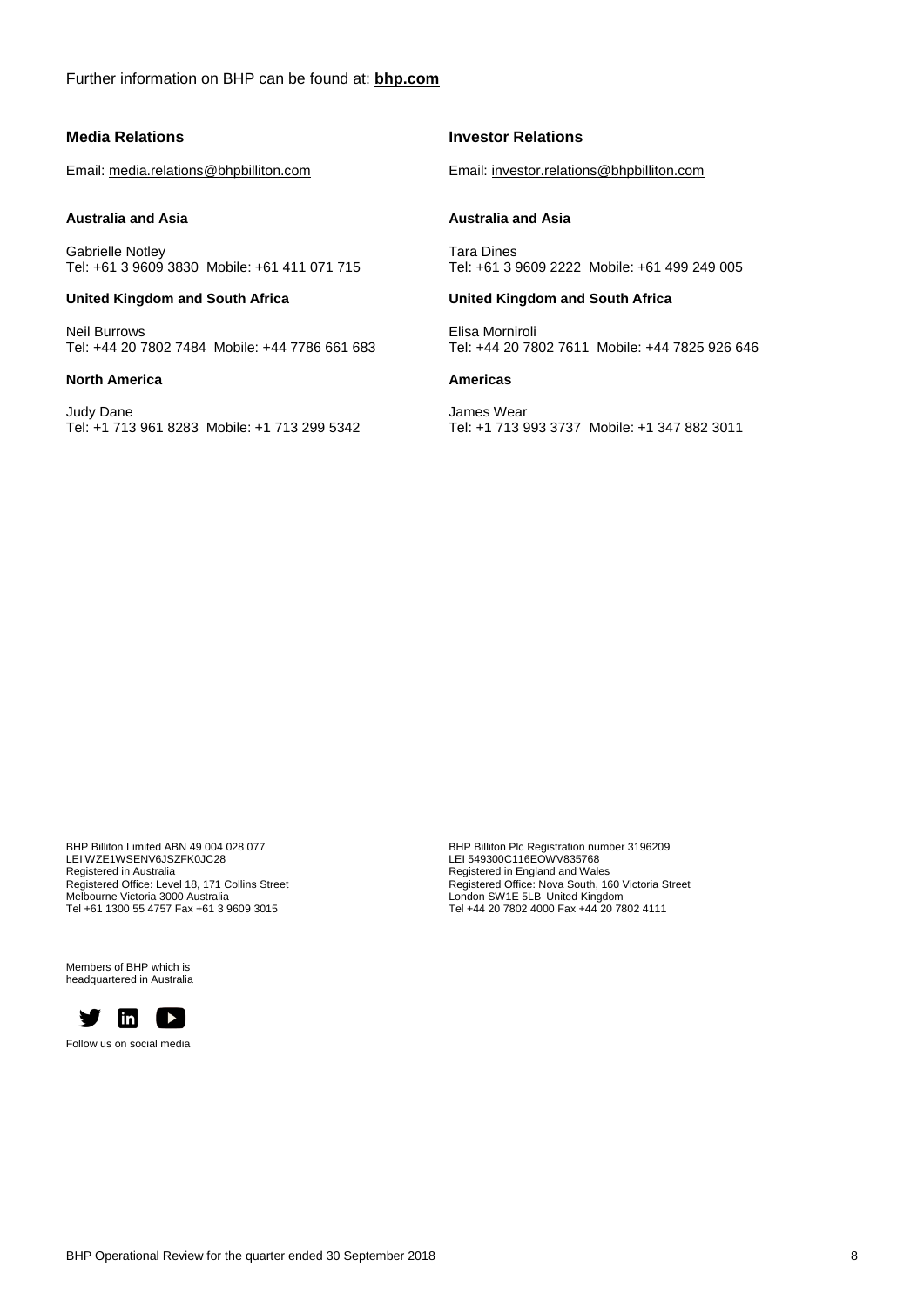# **Production summary**

|                                                               |            |        | <b>Quarter ended</b> | Year to date |         |            |            |        |
|---------------------------------------------------------------|------------|--------|----------------------|--------------|---------|------------|------------|--------|
|                                                               | <b>BHP</b> | Sep    | <b>Dec</b>           | Mar          | Jun     | <b>Sep</b> | <b>Sep</b> | Sep    |
|                                                               | interest   | 2017   | 2017                 | 2018         | 2018    | 2018       | 2018       | 2017   |
|                                                               |            |        |                      |              |         |            |            |        |
| Petroleum <sup>(1)</sup><br><b>Petroleum</b>                  |            |        |                      |              |         |            |            |        |
| <b>Conventional</b>                                           |            |        |                      |              |         |            |            |        |
| Crude oil, condensate and NGL (Mboe)                          |            | 15,090 | 14,869               | 13,960       | 13,486  | 14,087     | 14,087     | 15,090 |
| Natural gas (bcf)                                             |            | 107.3  | 96.1                 | 82.9         | 90.7    | 112.3      | 112.3      | 107.3  |
| Total (Mboe)                                                  |            | 32,973 | 30,886               | 27,777       | 28,603  | 32,804     | 32,804     | 32,973 |
|                                                               |            |        |                      |              |         |            |            |        |
| <b>Onshore US - Discontinued Operations</b>                   |            |        |                      |              |         |            |            |        |
| Crude oil, condensate and NGL (Mboe)                          |            | 7,079  | 7,423                | 6,256        | 8,266   | 7,351      | 7,351      | 7,079  |
| Natural gas (bcf)                                             |            | 61.4   | 60.5                 | 64.1         | 72.5    | 76.0       | 76.0       | 61.4   |
| Total (Mboe)                                                  |            | 17,312 | 17,506               | 16,939       | 20,349  | 20,018     | 20,018     | 17,312 |
|                                                               |            |        |                      |              |         |            |            |        |
| Copper <sup>(2)</sup>                                         |            |        |                      |              |         |            |            |        |
| <b>Copper</b>                                                 |            |        |                      |              |         |            |            |        |
| Payable metal in concentrate (kt)<br>Escondida <sup>(3)</sup> |            |        |                      |              |         |            |            |        |
|                                                               | 57.5%      | 196.3  | 238.5                | 244.9        | 246.1   | 240.0      | 240.0      | 196.3  |
| Antamina                                                      | 33.8%      | 35.9   | 33.8                 | 35.2         | 34.6    | 37.0       | 37.0       | 35.9   |
| Total                                                         |            | 232.2  | 272.3                | 280.1        | 280.7   | 277.0      | 277.0      | 232.2  |
| Cathode (kt)                                                  |            |        |                      |              |         |            |            |        |
| Escondida <sup>(3)</sup>                                      | 57.5%      | 71.9   | 76.1                 | 69.4         | 70.1    | 55.4       | 55.4       | 71.9   |
| Pampa Norte <sup>(4)</sup>                                    | 100%       | 58.0   | 68.4                 | 66.8         | 70.6    | 43.4       | 43.4       | 58.0   |
| Olympic Dam                                                   | 100%       | 42.0   | 12.2                 | 40.5         | 42.0    | 33.3       | 33.3       | 42.0   |
| Total                                                         |            | 171.9  | 156.7                | 176.7        | 182.7   | 132.1      | 132.1      | 171.9  |
| Total copper (kt)                                             |            | 404.1  | 429.0                | 456.8        | 463.4   | 409.1      | 409.1      | 404.1  |
|                                                               |            |        |                      |              |         |            |            |        |
| Lead                                                          |            |        |                      |              |         |            |            |        |
| Payable metal in concentrate (t)                              |            |        |                      |              |         |            |            |        |
| Antamina                                                      | 33.8%      | 1,415  | 1,009                | 464          | 546     | 563        | 563        | 1,415  |
| Total                                                         |            | 1,415  | 1,009                | 464          | 546     | 563        | 563        | 1,415  |
| <b>Zinc</b>                                                   |            |        |                      |              |         |            |            |        |
| Payable metal in concentrate (t)                              |            |        |                      |              |         |            |            |        |
| Antamina                                                      | 33.8%      | 29,201 | 29,054               | 25,562       | 35,983  | 30,558     | 30,558     | 29,201 |
| Total                                                         |            | 29,201 | 29,054               | 25,562       | 35,983  | 30,558     | 30,558     | 29,201 |
|                                                               |            |        |                      |              |         |            |            |        |
| Gold                                                          |            |        |                      |              |         |            |            |        |
| Payable metal in concentrate (troy oz)                        |            |        |                      |              |         |            |            |        |
| Escondida <sup>(3)</sup>                                      | 57.5%      | 50,525 | 50,279               | 59,953       | 68,345  | 63,578     | 63,578     | 50,525 |
| Olympic Dam (refined gold)                                    | 100%       | 13,101 | 15,969               | 28,989       | 33,497  | 23,471     | 23,471     | 13,101 |
| Total                                                         |            | 63,626 | 66,248               | 88,942       | 101,842 | 87,049     | 87,049     | 63,626 |
| <b>Silver</b>                                                 |            |        |                      |              |         |            |            |        |
| Payable metal in concentrate (troy koz)                       |            |        |                      |              |         |            |            |        |
| Escondida <sup>(3)</sup>                                      | 57.5%      | 1,737  | 2,193                | 2,339        | 2,527   | 1,997      | 1,997      | 1,737  |
| Antamina                                                      | 33.8%      | 1,596  | 1,331                | 1,189        | 1,321   | 1,309      | 1,309      | 1,596  |
| Olympic Dam (refined silver)                                  | 100%       | 131    | 135                  | 248          | 278     | 213        | 213        | 131    |
| Total                                                         |            | 3,464  | 3,659                | 3,776        | 4,126   | 3,519      | 3,519      | 3,464  |
|                                                               |            |        |                      |              |         |            |            |        |
| <b>Uranium</b>                                                |            |        |                      |              |         |            |            |        |
| Payable metal in concentrate (t)                              |            |        |                      |              |         |            |            |        |
| Olympic Dam                                                   | 100%       | 880    | 243                  | 1,118        | 1,123   | 559<br>559 | 559        | 880    |
| Total                                                         |            | 880    | 243                  | 1,118        | 1,123   |            | 559        | 880    |
| <b>Molybdenum</b>                                             |            |        |                      |              |         |            |            |        |
| Payable metal in concentrate (t)                              |            |        |                      |              |         |            |            |        |
| Antamina                                                      | 33.8%      | 402    | 579                  | 420          | 261     | 464        | 464        | 402    |
| Total                                                         |            | 402    | 579                  | 420          | 261     | 464        | 464        | 402    |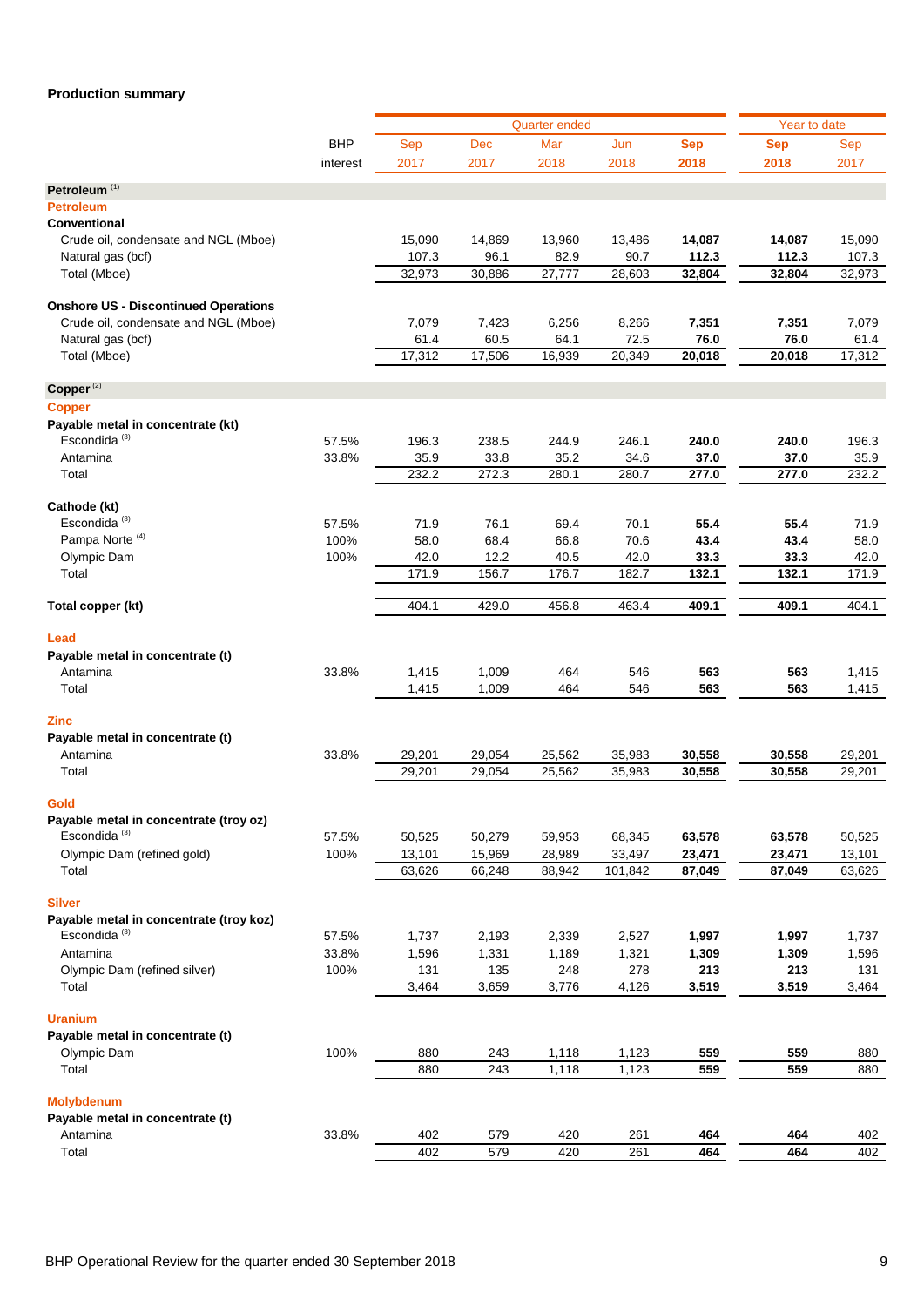#### **Production summary**

|                            |            |        |            | <b>Quarter ended</b> |                  |            | Year to date |        |
|----------------------------|------------|--------|------------|----------------------|------------------|------------|--------------|--------|
|                            | <b>BHP</b> | Sep    | <b>Dec</b> | Mar                  | Jun              | <b>Sep</b> | <b>Sep</b>   | Sep    |
|                            | interest   | 2017   | 2017       | 2018                 | 2018             | 2018       | 2018         | 2017   |
| <b>Iron Ore</b>            |            |        |            |                      |                  |            |              |        |
| <b>Iron Ore</b>            |            |        |            |                      |                  |            |              |        |
| Production (kt) (5)        |            |        |            |                      |                  |            |              |        |
| Newman                     | 85%        | 13,842 | 18,317     | 16,412               | 18,500           | 16,378     | 16,378       | 13,842 |
| Area C Joint Venture       | 85%        | 13,099 | 13,575     | 12,802               | 12,041           | 11,696     | 11,696       | 13,099 |
| Yandi Joint Venture        | 85%        | 14,559 | 16,348     | 15,802               | 17,339           | 16,870     | 16,870       | 14,559 |
| Jimblebar $(6)$            | 85%        | 6,283  | 4,583      | 4,669                | 15,092           | 16,333     | 16,333       | 6,283  |
| Wheelarra                  | 85%        | 7,804  | 8,734      | 8,006                | 614              | 114        | 114          | 7,804  |
| Samarco                    | 50%        |        |            |                      |                  |            |              |        |
| Total                      |            | 55,587 | 61,557     | 57,691               | 63,586           | 61,391     | 61,391       | 55,587 |
| Coal                       |            |        |            |                      |                  |            |              |        |
| <b>Metallurgical coal</b>  |            |        |            |                      |                  |            |              |        |
| Production (kt) $(7)$      |            |        |            |                      |                  |            |              |        |
| <b>BMA</b>                 | 50%        | 8,296  | 7,394      | 7,983                | 9,220            | 7,744      | 7,744        | 8,296  |
| BHP Mitsui Coal (8)        | 80%        | 2,271  | 2,291      | 2,396                | 2,789            | 2,614      | 2,614        | 2,271  |
| Total                      |            | 10,567 | 9,685      | 10,379               | 12,009           | 10,358     | 10,358       | 10,567 |
| <b>Energy coal</b>         |            |        |            |                      |                  |            |              |        |
| <b>Production (kt)</b>     |            |        |            |                      |                  |            |              |        |
| Australia                  | 100%       | 4,235  | 4,383      | 3,662                | 6,261            | 3,982      | 3,982        | 4,235  |
| Colombia                   | 33.3%      | 2,497  | 2,914      | 2,444                | 2,762            | 2,658      | 2,658        | 2,497  |
| Total                      |            | 6,732  | 7,297      | 6,106                | 9,023            | 6,640      | 6,640        | 6,732  |
| Other                      |            |        |            |                      |                  |            |              |        |
| <b>Nickel</b>              |            |        |            |                      |                  |            |              |        |
| Saleable production (kt)   |            |        |            |                      |                  |            |              |        |
| Nickel West <sup>(9)</sup> | 100%       | 23.3   | 23.1       | 21.1                 | 25.6             | 21.4       | 21.4         | 23.3   |
| Total                      |            | 23.3   | 23.1       | 21.1                 | 25.6             | 21.4       | 21.4         | 23.3   |
| <b>Cobalt</b>              |            |        |            |                      |                  |            |              |        |
| Saleable production (t)    |            |        |            |                      |                  |            |              |        |
| <b>Nickel West</b>         | 100%       | 280    | 263        | 240                  | 277              | 249        | 249          | 280    |
| Total                      |            | 280    | 263        | 240                  | $\overline{277}$ | 249        | 249          | 280    |
|                            |            |        |            |                      |                  |            |              |        |

(1) LPG and ethane are reported as natural gas liquids (NGL). Product-specific conversions are made and NGL is reported in barrels of oil equivalent (boe). Total boe conversions are based on 6 bcf of natural gas equals 1 MMboe.

(2) Metal production is reported on the basis of payable metal.

(3) Shown on a 100% basis. BHP interest in saleable production is 57.5%.

(4) Includes Cerro Colorado and Spence.

(5) Iron ore production is reported on a wet tonnes basis.

(6) Shown on a 100% basis. BHP interest in saleable production is 85%.

(7) Metallurgical coal production is reported on the basis of saleable product. Production figures include some thermal coal.

(8) Shown on a 100% basis. BHP interest in saleable production is 80%.

(9) Production restated to include other nickel by-products.

Throughout this report figures in italics indicate that this figure has been adjusted since it was previously reported.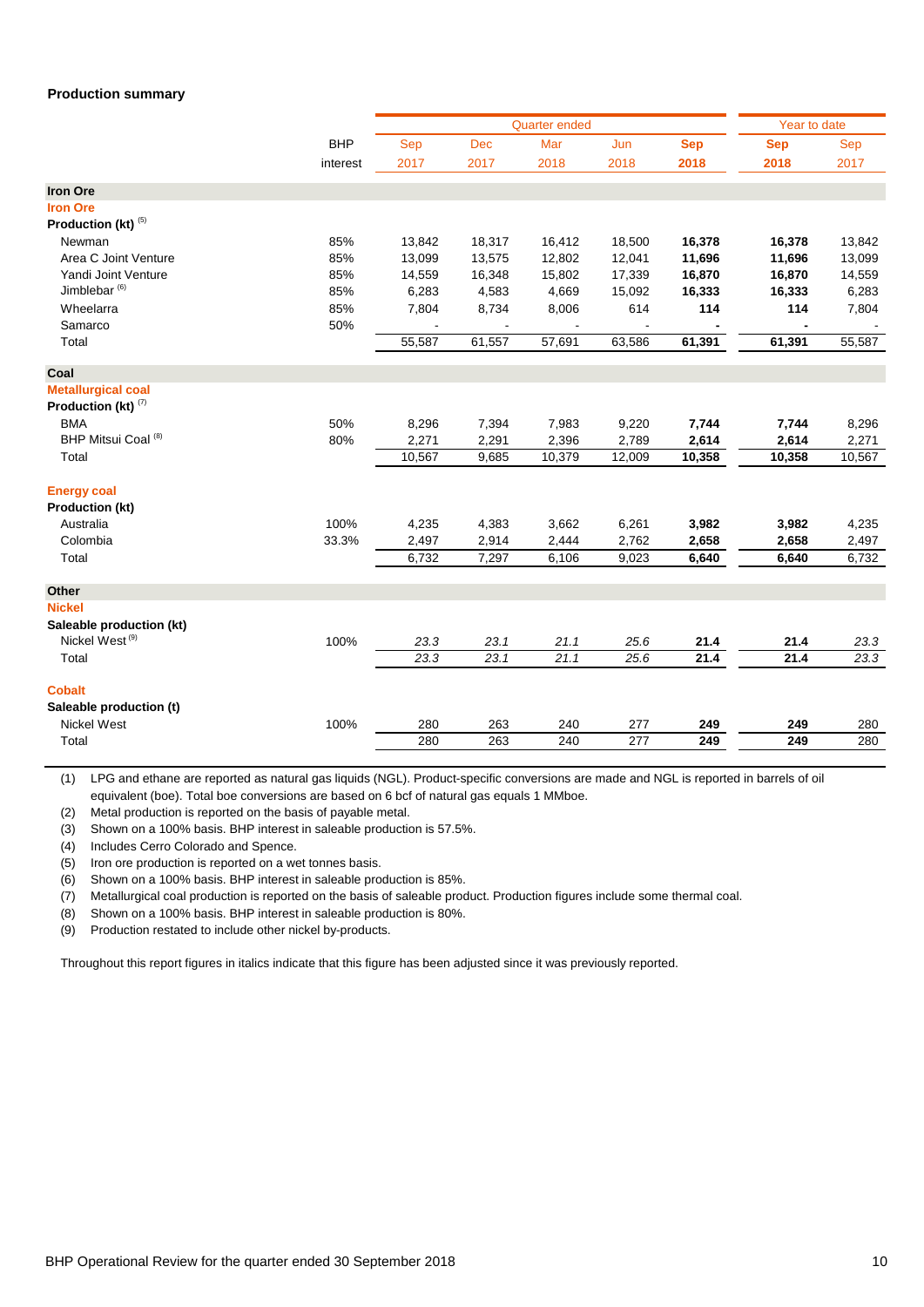|                                  |         |            |       | <b>Quarter ended</b> |                |                  | Year to date     |       |
|----------------------------------|---------|------------|-------|----------------------|----------------|------------------|------------------|-------|
|                                  |         | <b>Sep</b> | Dec   | Mar                  | Jun            | <b>Sep</b>       | <b>Sep</b>       | Sep   |
|                                  |         | 2017       | 2017  | 2018                 | 2018           | 2018             | 2018             | 2017  |
|                                  |         |            |       |                      |                |                  |                  |       |
| Petroleum - Conventional (1)     |         |            |       |                      |                |                  |                  |       |
|                                  |         |            |       |                      |                |                  |                  |       |
| <b>Bass Strait</b>               |         |            |       |                      |                |                  |                  |       |
| Crude oil and condensate         | (Mboe)  | 1,815      | 1,513 | 1,126                | 1,361          | 1,653            | 1,653            | 1,815 |
| <b>NGL</b>                       | (Mboe)  | 1,950      | 1,584 | 1,170                | 1,428          | 1,840            | 1,840            | 1,950 |
| Natural gas                      | (bcf)   | 42.6       | 32.9  | 20.5                 | 29.9           | 35.1             | 35.1             | 42.6  |
| Total petroleum products         | (MMboe) | 10.9       | 8.6   | 5.7                  | 7.8            | 9.3              | 9.3              | 10.9  |
| <b>North West Shelf</b>          |         |            |       |                      |                |                  |                  |       |
| Crude oil and condensate         | (Mboe)  | 1,474      | 1,442 | 1,377                | 1,267          | 1,514            | 1,514            | 1,474 |
| <b>NGL</b>                       | (Mboe)  | 227        | 200   | 210                  | 186            | 242              | 242              | 227   |
| Natural gas                      | (bcf)   | 36.2       | 36.2  | 35.8                 | 34.2           | 36.6             | 36.6             | 36.2  |
|                                  | (MMboe) | 7.7        | 7.7   | 7.6                  | 7.2            | 7.9              | 7.9              | 7.7   |
| Total petroleum products         |         |            |       |                      |                |                  |                  |       |
| <b>Pyrenees</b>                  |         |            |       |                      |                |                  |                  |       |
| Crude oil and condensate         | (Mboe)  | 1,510      | 1,210 | 1,250                | 1,168          | 282              | 282              | 1,510 |
| Total petroleum products         | (MMboe) | 1.5        | 1.2   | 1.3                  | 1.2            | 0.3              | 0.3              | 1.5   |
|                                  |         |            |       |                      |                |                  |                  |       |
| Other Australia <sup>(2)</sup>   |         |            |       |                      |                |                  |                  |       |
| Crude oil and condensate         | (Mboe)  | 9          | 8     | 8                    | $\overline{7}$ | $\overline{7}$   | 7                | 9     |
| Natural gas                      | (bcf)   | 16.1       | 13.3  | 13.4                 | 13.9           | 13.8             | 13.8             | 16.1  |
| Total petroleum products         | (MMboe) | 2.7        | 2.2   | 2.2                  | 2.3            | 2.3              | 2.3              | 2.7   |
|                                  |         |            |       |                      |                |                  |                  |       |
| Atlantis <sup>(3)</sup>          |         |            |       |                      |                |                  |                  |       |
| Crude oil and condensate         | (Mboe)  | 3,022      | 3,377 | 3,459                | 3,471          | 3,190            | 3,190            | 3,022 |
| <b>NGL</b>                       | (Mboe)  | 218        | 195   | 248                  | 217            | 215              | 215              | 218   |
| Natural gas                      | (bcf)   | 1.6        | 1.8   | 1.8                  | 1.5            | 1.5              | 1.5              | 1.6   |
| Total petroleum products         | (MMboe) | 3.5        | 3.9   | 4.0                  | 3.9            | $\overline{3.7}$ | 3.7              | 3.5   |
|                                  |         |            |       |                      |                |                  |                  |       |
| Mad Dog <sup>(3)</sup>           |         |            |       |                      |                |                  |                  |       |
| Crude oil and condensate         | (Mboe)  | 1,020      | 1,231 | 1,140                | 581            | 1,270            | 1,270            | 1,020 |
| <b>NGL</b>                       | (Mboe)  | 44         | 72    | 55                   | 27             | 61               | 61               | 44    |
| Natural gas                      | (bcf)   | 0.1        | 0.2   | 0.2                  | 0.1            | 0.2              | 0.2              | 0.1   |
| Total petroleum products         | (MMboe) | 1.1        | 1.3   | 1.2                  | 0.6            | 1.4              | 1.4              | 1.1   |
|                                  |         |            |       |                      |                |                  |                  |       |
| Shenzi <sup>(3)</sup>            |         |            |       |                      |                |                  |                  |       |
| Crude oil and condensate         | (Mboe)  | 2,291      | 2,513 | 2,323                | 2,110          | 2,016            | 2,016            | 2,291 |
| <b>NGL</b>                       | (Mboe)  | 141        | 184   | 140                  | 151            | 122              | 122              | 141   |
| Natural gas                      | (bcf)   | 0.4        | 0.5   | 0.4                  | 0.4            | 0.4              | 0.4              | 0.4   |
| Total petroleum products         | (MMboe) | 2.5        | 2.8   | 2.5                  | 2.3            | 2.2              | $\overline{2.2}$ | 2.5   |
|                                  |         |            |       |                      |                |                  |                  |       |
| Trinidad/Tobago                  |         |            |       |                      |                |                  |                  |       |
| Crude oil and condensate         | (Mboe)  | 118        | 135   | 232                  | 233            | 447              | 447              | 118   |
| Natural gas                      | (bcf)   | 9.7        | 10.5  | 10.0                 | 9.8            | 24.0             | 24.0             | 9.7   |
| Total petroleum products         | (MMboe) | $1.7$      | 1.9   | 1.9                  | 1.9            | 4.4              | 4.4              | 1.7   |
|                                  |         |            |       |                      |                |                  |                  |       |
| Other Americas <sup>(3)(4)</sup> |         |            |       |                      |                |                  |                  |       |
| Crude oil and condensate         | (Mboe)  | 229        | 207   | 189                  | 313            | 207              | 207              | 229   |
| <b>NGL</b>                       | (Mboe)  | 5          | 3     | 3                    | 22             | 3                | 3                | 5     |
| Natural gas                      | (bcf)   | 0.1        | 0.1   |                      | 0.3            |                  |                  | 0.1   |
| Total petroleum products         | (MMboe) | 0.3        | 0.2   | 0.2                  | 0.4            | 0.2              | 0.2              | 0.3   |
|                                  |         |            |       |                      |                |                  |                  |       |
| UK                               |         |            |       |                      |                |                  |                  |       |
| Crude oil and condensate         | (Mboe)  | 40         | 22    | 43                   | 38             | 36               | 36               | 40    |
| <b>NGL</b>                       | (Mboe)  | 39         | 13    | 18                   | 18             | 21               | 21               | 39    |
| Natural gas                      | (bcf)   | 0.5        | 0.6   | 0.8                  | 0.6            | 0.7              | 0.7              | 0.5   |
| Total petroleum products         | (MMboe) | 0.2        | 0.1   | 0.2                  | 0.2            | 0.2              | 0.2              | 0.2   |
|                                  |         |            |       |                      |                |                  |                  |       |
| Algeria                          |         |            |       |                      |                |                  |                  |       |
| Crude oil and condensate         | (Mboe)  | 938        | 960   | 969                  | 888            | 961              | 961              | 938   |
| Total petroleum products         | (MMboe) | 0.9        | 1.0   | 1.0                  | 0.9            | 1.0              | 1.0              | 0.9   |
|                                  |         |            |       |                      |                |                  |                  |       |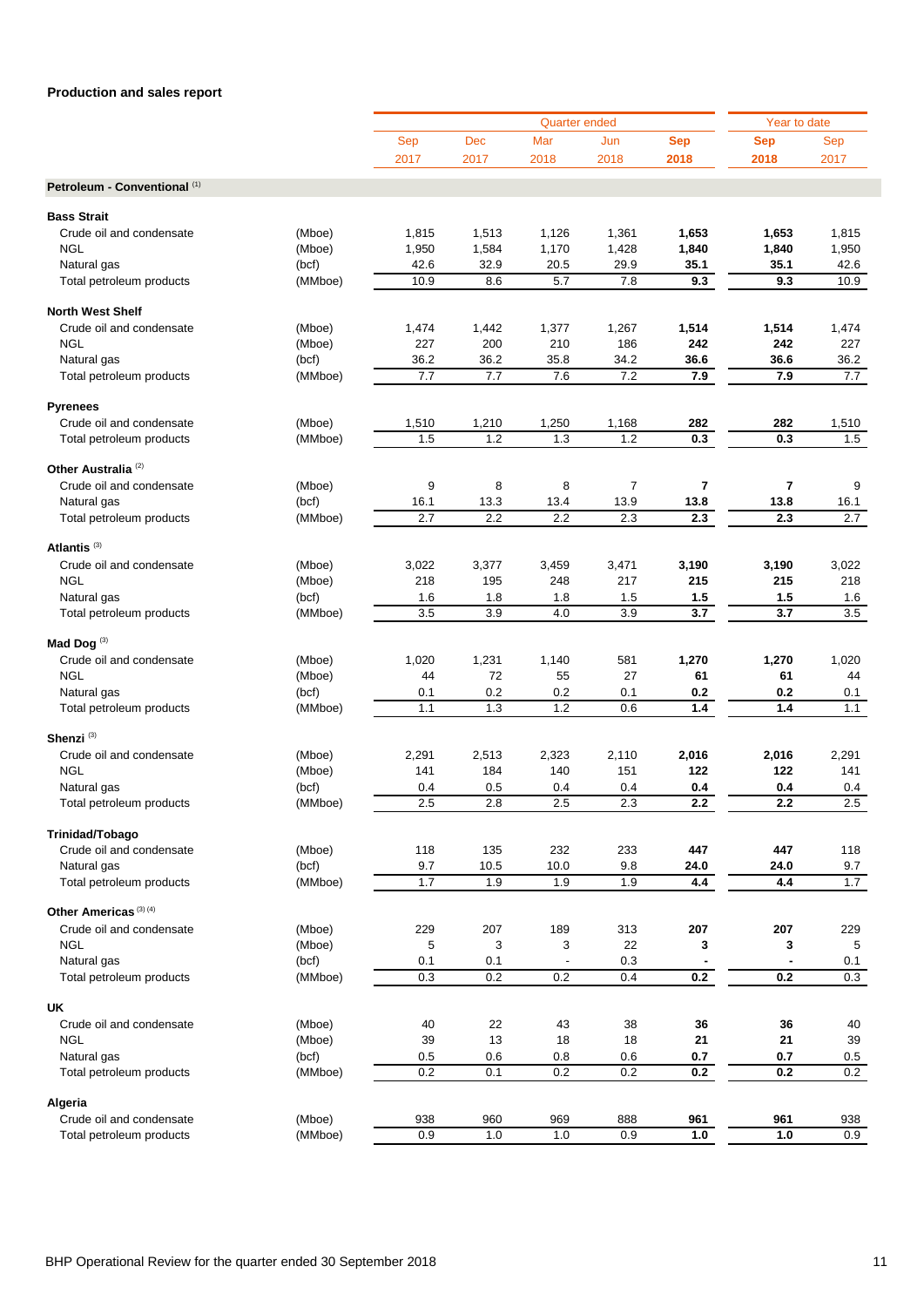|                                                         |         |        |                  | <b>Quarter ended</b> |                  |            | Year to date |                  |
|---------------------------------------------------------|---------|--------|------------------|----------------------|------------------|------------|--------------|------------------|
|                                                         |         | Sep    | <b>Dec</b>       | Mar                  | Jun              | <b>Sep</b> | <b>Sep</b>   | Sep              |
|                                                         |         | 2017   | 2017             | 2018                 | 2018             | 2018       | 2018         | 2017             |
| Petroleum - Onshore US - Discontinued Operations (1)(5) |         |        |                  |                      |                  |            |              |                  |
|                                                         |         |        |                  |                      |                  |            |              |                  |
| <b>Eagle Ford</b>                                       |         |        |                  |                      |                  |            |              |                  |
| Crude oil and condensate                                | (Mboe)  | 3,457  | 3,720            | 2,838                | 3,826            | 3,256      | 3,256        | 3,457            |
| <b>NGL</b>                                              | (Mboe)  | 1,856  | 2,100            | 1,555                | 1,767            | 1,919      | 1,919        | 1,856            |
| Natural gas                                             | (bcf)   | 13.8   | 14.4             | 12.6                 | 13.9             | 13.8       | 13.8         | 13.8             |
| Total petroleum products                                | (MMboe) | 7.6    | 8.2              | 6.5                  | 7.9              | 7.5        | 7.5          | 7.6              |
| Permian                                                 |         |        |                  |                      |                  |            |              |                  |
| Crude oil and condensate                                | (Mboe)  | 1,179  | 1,142            | 1,398                | 1,903            | 1,478      | 1,478        | 1,179            |
| <b>NGL</b>                                              | (Mboe)  | 587    | 460              | 465                  | 770              | 687        | 687          | 587              |
| Natural gas                                             | (bcf)   | 4.5    | 3.6              | 4.1                  | 6.4              | 4.8        | 4.8          | 4.5              |
| Total petroleum products                                | (MMboe) | 2.5    | $\overline{2.2}$ | $\overline{2.5}$     | $\overline{3.7}$ | 3.0        | 3.0          | $\overline{2.5}$ |
| Haynesville                                             |         |        |                  |                      |                  |            |              |                  |
| Crude oil and condensate                                | (Mboe)  |        | $\mathbf{1}$     |                      |                  | 11         | 11           |                  |
| <b>NGL</b>                                              | (Mboe)  |        |                  |                      |                  |            |              |                  |
| Natural gas                                             | (bcf)   | 21.5   | 22.0             | 28.7                 | 33.1             | 39.0       | 39.0         | 21.5             |
| Total petroleum products                                | (MMboe) | 3.6    | 3.7              | 4.8                  | 5.5              | 6.5        | 6.5          | 3.6              |
| Fayetteville                                            |         |        |                  |                      |                  |            |              |                  |
| Natural gas                                             | (bcf)   | 21.6   | 20.5             | 18.7                 | 19.1             | 18.4       | 18.4         | 21.6             |
| Total petroleum products                                | (MMboe) | 3.6    | 3.4              | 3.1                  | 3.2              | 3.1        | 3.1          | 3.6              |
|                                                         |         |        |                  |                      |                  |            |              |                  |
| Petroleum - Total <sup>(1)</sup>                        |         |        |                  |                      |                  |            |              |                  |
| Conventional                                            |         |        |                  |                      |                  |            |              |                  |
| Crude oil and condensate                                | (Mboe)  | 12,466 | 12,618           | 12,116               | 11,437           | 11,583     | 11,583       | 12,466           |
| <b>NGL</b>                                              | (Mboe)  | 2,624  | 2,251            | 1,844                | 2,049            | 2,504      | 2,504        | 2,624            |
| Natural gas                                             | (bcf)   | 107.3  | 96.1             | 82.9                 | 90.7             | 112.3      | 112.3        | 107.3            |
| Total                                                   | (Mboe)  | 32,973 | 30,886           | 27,777               | 28,603           | 32,804     | 32,804       | 32,973           |
| Onshore US - Discontinued Operations <sup>(5)</sup>     |         |        |                  |                      |                  |            |              |                  |
| Crude oil and condensate                                | (Mboe)  | 4,636  | 4,863            | 4,236                | 5,729            | 4,745      | 4,745        | 4,636            |
| <b>NGL</b>                                              | (Mboe)  | 2,443  | 2,560            | 2,020                | 2,537            | 2,606      | 2,606        | 2,443            |
| Natural gas                                             | (bcf)   | 61.4   | 60.5             | 64.1                 | 72.5             | 76.0       | 76.0         | 61.4             |
| Total                                                   | (Mboe)  | 17,312 | 17,506           | 16,939               | 20,349           | 20,018     | 20,018       | 17,312           |

(1) Total boe conversions are based on 6 bcf of natural gas equals 1 MMboe. Negative production figures represent finalisation adjustments.

(2) Other Australia includes Minerva and Macedon.

(3) Gulf of Mexico volumes are net of royalties.

(4) Other Americas includes Neptune, Genesis and Overriding Royalty Interest.

(5) Onshore US volumes are net of mineral holder royalties.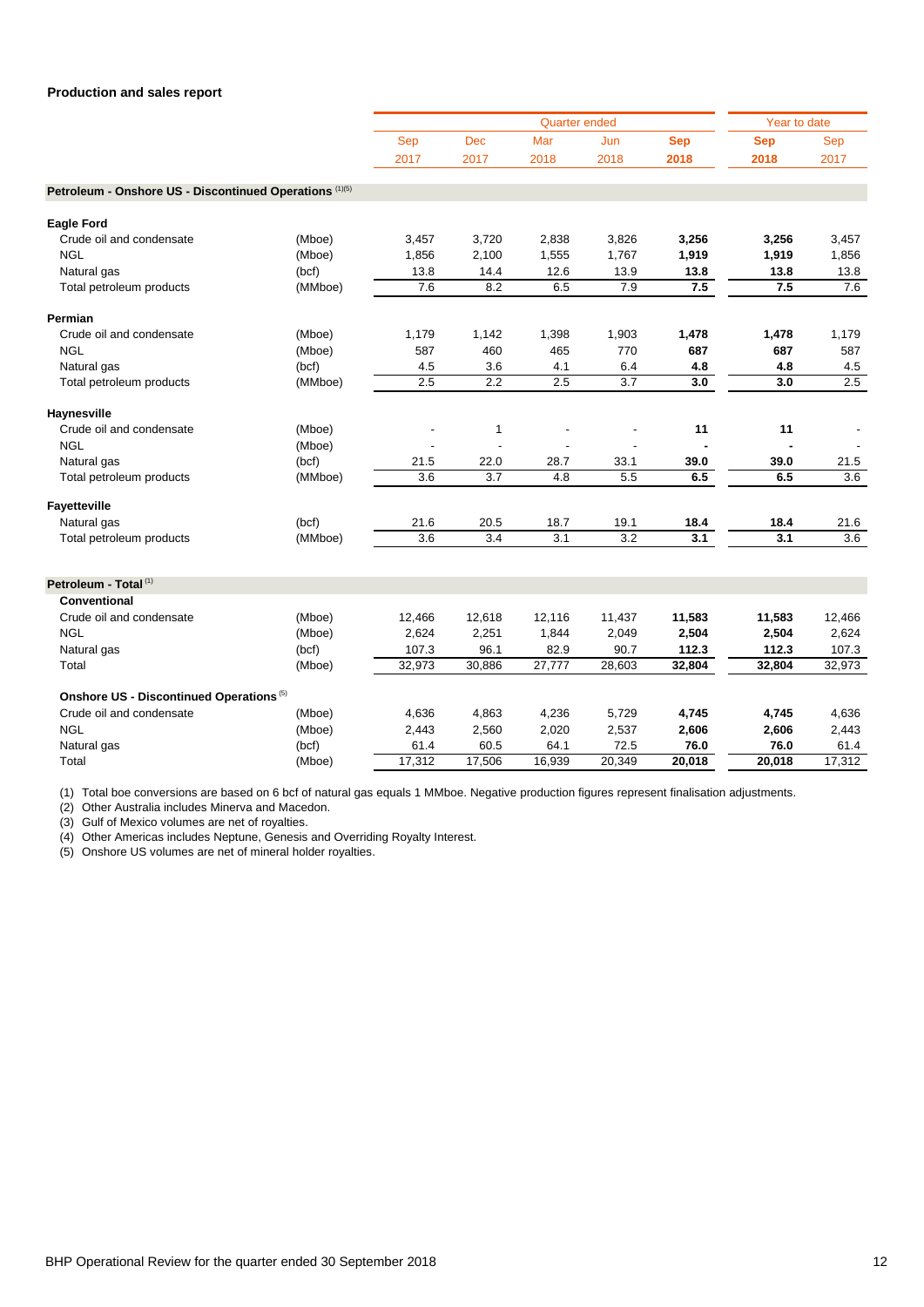|      |      |      | Year to date |      |      |      |
|------|------|------|--------------|------|------|------|
| Sep  | Dec  | Mar  | Jun          | Sep  | Sep  | Sep  |
| 2017 | 2017 | 2018 | 2018         | 2018 | 2018 | 2017 |

**Copper**

Metals production is payable metal unless otherwise stated.

| Escondida, Chile (1)            |            |         |         |         |         |         |         |         |
|---------------------------------|------------|---------|---------|---------|---------|---------|---------|---------|
| Material mined                  | (kt)       | 104,867 | 101,371 | 103,385 | 106,788 | 107,260 | 107,260 | 104,867 |
| Sulphide ore milled             | (kt)       | 24,080  | 30,260  | 32,203  | 31,732  | 30,513  | 30,513  | 24,080  |
| Average concentrator head grade | (%)        | 1.06%   | 0.98%   | 0.96%   | 0.96%   | 0.94%   | 0.94%   | 1.06%   |
| Production ex mill              | (kt)       | 204.2   | 245.7   | 252.6   | 253.6   | 241.9   | 241.9   | 204.2   |
| Production                      |            |         |         |         |         |         |         |         |
| Payable copper                  | (kt)       | 196.3   | 238.5   | 244.9   | 246.1   | 240.0   | 240.0   | 196.3   |
| Copper cathode (EW)             | (kt)       | 71.9    | 76.1    | 69.4    | 70.1    | 55.4    | 55.4    | 71.9    |
| - Oxide leach                   | (kt)       | 22.4    | 27.4    | 24.5    | 27.1    | 19.5    | 19.5    | 22.4    |
| - Sulphide leach                | (kt)       | 49.5    | 48.7    | 44.9    | 43.0    | 35.8    | 35.8    | 49.5    |
| Total copper                    | (kt)       | 268.2   | 314.6   | 314.3   | 316.2   | 295.4   | 295.4   | 268.2   |
| Payable gold concentrate        | (troy oz)  | 50,525  | 50,279  | 59,953  | 68,345  | 63,578  | 63,578  | 50,525  |
| Payable silver concentrate      | (troy koz) | 1,737   | 2,193   | 2,339   | 2,527   | 1,997   | 1,997   | 1,737   |
| <b>Sales</b>                    |            |         |         |         |         |         |         |         |
| Payable copper                  | (kt)       | 195.1   | 236.7   | 228.3   | 260.3   | 216.5   | 216.5   | 195.1   |
| Copper cathode (EW)             | (kt)       | 61.6    | 84.1    | 61.7    | 80.9    | 53.2    | 53.2    | 61.6    |
| Payable gold concentrate        | (troy oz)  | 50,525  | 50,279  | 59,953  | 68,345  | 63,578  | 63,578  | 50,525  |
| Payable silver concentrate      | (troy koz) | 1,737   | 2,193   | 2,339   | 2,527   | 1,997   | 1,997   | 1,737   |

(1) Shown on a 100% basis. BHP interest in saleable production is 57.5%.

| Pampa Norte, Chile   |         |        |        |        |        |        |        |        |
|----------------------|---------|--------|--------|--------|--------|--------|--------|--------|
| Cerro Colorado       |         |        |        |        |        |        |        |        |
| Material mined       | (kt)    | 21,381 | 20,191 | 17,766 | 17,918 | 18,488 | 18,488 | 21,381 |
| Ore milled           | (kt)    | 3,951  | 4,611  | 4,905  | 4,833  | 4,802  | 4,802  | 3,951  |
| Average copper grade | (% )    | 0.62%  | 0.59%  | 0.58%  | 0.58%  | 0.53%  | 0.53%  | 0.62%  |
| Production           |         |        |        |        |        |        |        |        |
| Copper cathode (EW)  | (kt)    | 13.3   | 17.4   | 13.6   | 19.0   | 14.2   | 14.2   | 13.3   |
| <b>Sales</b>         |         |        |        |        |        |        |        |        |
| Copper cathode (EW)  | (kt)    | 12.3   | 17.7   | 13.7   | 20.9   | 13.8   | 13.8   | 12.3   |
| Spence               |         |        |        |        |        |        |        |        |
| Material mined       | (kt)    | 22,314 | 23,096 | 21,463 | 23,103 | 23,007 | 23,007 | 22,314 |
| Ore milled           | (kt)    | 5,375  | 4,919  | 5,144  | 4,009  | 5,642  | 5,642  | 5,375  |
| Average copper grade | $(\% )$ | 1.21%  | 1.18%  | 1.03%  | 1.11%  | 1.15%  | 1.15%  | 1.21%  |
| Production           |         |        |        |        |        |        |        |        |
| Copper cathode (EW)  | (kt)    | 44.7   | 51.0   | 53.2   | 51.6   | 29.2   | 29.2   | 44.7   |
| <b>Sales</b>         |         |        |        |        |        |        |        |        |
| Copper cathode (EW)  | (kt)    | 43.0   | 52.2   | 49.8   | 57.1   | 29.7   | 29.7   | 43.0   |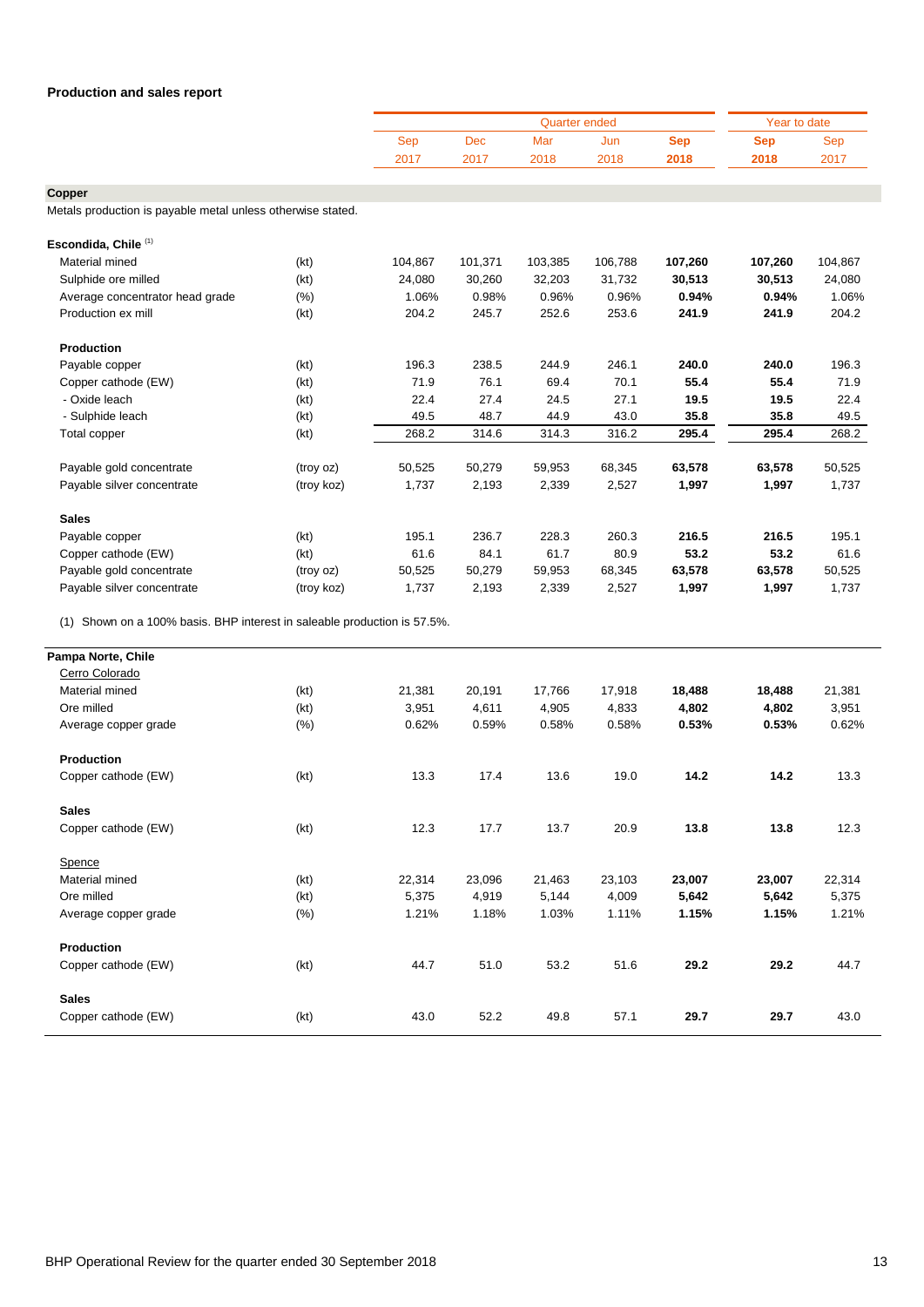|                                                             | Sep                                                                                                                                                      | <b>Dec</b>                                                                                                              | <b>Quarter ended</b><br>Mar                                                                                           | Jun                                                                                                                            | <b>Sep</b>                                                                                                                       | Year to date                                                                                                          |                                                                                                                       |
|-------------------------------------------------------------|----------------------------------------------------------------------------------------------------------------------------------------------------------|-------------------------------------------------------------------------------------------------------------------------|-----------------------------------------------------------------------------------------------------------------------|--------------------------------------------------------------------------------------------------------------------------------|----------------------------------------------------------------------------------------------------------------------------------|-----------------------------------------------------------------------------------------------------------------------|-----------------------------------------------------------------------------------------------------------------------|
|                                                             |                                                                                                                                                          |                                                                                                                         |                                                                                                                       |                                                                                                                                |                                                                                                                                  |                                                                                                                       |                                                                                                                       |
|                                                             |                                                                                                                                                          |                                                                                                                         |                                                                                                                       |                                                                                                                                |                                                                                                                                  | <b>Sep</b>                                                                                                            | Sep                                                                                                                   |
|                                                             | 2017                                                                                                                                                     | 2017                                                                                                                    | 2018                                                                                                                  | 2018                                                                                                                           | 2018                                                                                                                             | 2018                                                                                                                  | 2017                                                                                                                  |
|                                                             |                                                                                                                                                          |                                                                                                                         |                                                                                                                       |                                                                                                                                |                                                                                                                                  |                                                                                                                       |                                                                                                                       |
|                                                             |                                                                                                                                                          |                                                                                                                         |                                                                                                                       |                                                                                                                                |                                                                                                                                  |                                                                                                                       |                                                                                                                       |
| Metals production is payable metal unless otherwise stated. |                                                                                                                                                          |                                                                                                                         |                                                                                                                       |                                                                                                                                |                                                                                                                                  |                                                                                                                       |                                                                                                                       |
|                                                             |                                                                                                                                                          |                                                                                                                         |                                                                                                                       |                                                                                                                                |                                                                                                                                  |                                                                                                                       |                                                                                                                       |
|                                                             |                                                                                                                                                          |                                                                                                                         |                                                                                                                       |                                                                                                                                |                                                                                                                                  |                                                                                                                       | 59,216                                                                                                                |
|                                                             |                                                                                                                                                          |                                                                                                                         |                                                                                                                       |                                                                                                                                |                                                                                                                                  |                                                                                                                       | 12,822                                                                                                                |
|                                                             |                                                                                                                                                          |                                                                                                                         |                                                                                                                       |                                                                                                                                |                                                                                                                                  |                                                                                                                       |                                                                                                                       |
|                                                             |                                                                                                                                                          |                                                                                                                         |                                                                                                                       |                                                                                                                                |                                                                                                                                  |                                                                                                                       | 0.94%                                                                                                                 |
|                                                             |                                                                                                                                                          |                                                                                                                         |                                                                                                                       |                                                                                                                                |                                                                                                                                  |                                                                                                                       | 0.99%                                                                                                                 |
|                                                             |                                                                                                                                                          |                                                                                                                         |                                                                                                                       |                                                                                                                                |                                                                                                                                  |                                                                                                                       |                                                                                                                       |
|                                                             |                                                                                                                                                          |                                                                                                                         |                                                                                                                       |                                                                                                                                |                                                                                                                                  |                                                                                                                       |                                                                                                                       |
| (kt)                                                        | 35.9                                                                                                                                                     | 33.8                                                                                                                    | 35.2                                                                                                                  | 34.6                                                                                                                           | 37.0                                                                                                                             | 37.0                                                                                                                  | 35.9                                                                                                                  |
| (t)                                                         | 29,201                                                                                                                                                   | 29,054                                                                                                                  | 25,562                                                                                                                | 35,983                                                                                                                         | 30,558                                                                                                                           | 30,558                                                                                                                | 29,201                                                                                                                |
| (troy koz)                                                  | 1,596                                                                                                                                                    | 1,331                                                                                                                   | 1,189                                                                                                                 | 1,321                                                                                                                          | 1,309                                                                                                                            | 1,309                                                                                                                 | 1,596                                                                                                                 |
|                                                             | 1,415                                                                                                                                                    | 1,009                                                                                                                   | 464                                                                                                                   | 546                                                                                                                            | 563                                                                                                                              | 563                                                                                                                   | 1,415                                                                                                                 |
| (t)                                                         | 402                                                                                                                                                      | 579                                                                                                                     | 420                                                                                                                   | 261                                                                                                                            | 464                                                                                                                              | 464                                                                                                                   | 402                                                                                                                   |
|                                                             |                                                                                                                                                          |                                                                                                                         |                                                                                                                       |                                                                                                                                |                                                                                                                                  |                                                                                                                       |                                                                                                                       |
|                                                             |                                                                                                                                                          |                                                                                                                         |                                                                                                                       |                                                                                                                                |                                                                                                                                  |                                                                                                                       | 31.9                                                                                                                  |
|                                                             |                                                                                                                                                          |                                                                                                                         |                                                                                                                       |                                                                                                                                |                                                                                                                                  |                                                                                                                       | 25,224                                                                                                                |
|                                                             |                                                                                                                                                          |                                                                                                                         |                                                                                                                       |                                                                                                                                |                                                                                                                                  |                                                                                                                       | 1,475                                                                                                                 |
|                                                             |                                                                                                                                                          |                                                                                                                         |                                                                                                                       |                                                                                                                                |                                                                                                                                  |                                                                                                                       | 1,624                                                                                                                 |
|                                                             |                                                                                                                                                          |                                                                                                                         |                                                                                                                       |                                                                                                                                |                                                                                                                                  |                                                                                                                       | 168                                                                                                                   |
|                                                             |                                                                                                                                                          |                                                                                                                         |                                                                                                                       |                                                                                                                                |                                                                                                                                  |                                                                                                                       |                                                                                                                       |
|                                                             |                                                                                                                                                          |                                                                                                                         |                                                                                                                       |                                                                                                                                |                                                                                                                                  |                                                                                                                       |                                                                                                                       |
| (kt)                                                        | 1,851                                                                                                                                                    | 1,391                                                                                                                   | 2,056                                                                                                                 | 2,201                                                                                                                          | 2,044                                                                                                                            | 2,044                                                                                                                 | 1,851                                                                                                                 |
| (kt)                                                        | 2,302                                                                                                                                                    | 554                                                                                                                     | 2,188                                                                                                                 | 2,171                                                                                                                          | 1,242                                                                                                                            | 1,242                                                                                                                 | 2,302                                                                                                                 |
| $(\% )$                                                     | 2.10%                                                                                                                                                    | 2.22%                                                                                                                   | 2.36%                                                                                                                 | 2.12%                                                                                                                          | 2.05%                                                                                                                            | 2.05%                                                                                                                 | 2.10%                                                                                                                 |
| (kg/t)                                                      | 0.55                                                                                                                                                     | 0.58                                                                                                                    | 0.71                                                                                                                  | 0.69                                                                                                                           | 0.62                                                                                                                             | 0.62                                                                                                                  | 0.55                                                                                                                  |
|                                                             |                                                                                                                                                          |                                                                                                                         |                                                                                                                       |                                                                                                                                |                                                                                                                                  |                                                                                                                       |                                                                                                                       |
|                                                             | 42.0                                                                                                                                                     | 12.2                                                                                                                    | 40.5                                                                                                                  | 42.0                                                                                                                           | 33.3                                                                                                                             | 33.3                                                                                                                  | 42.0                                                                                                                  |
|                                                             | 880                                                                                                                                                      | 243                                                                                                                     |                                                                                                                       |                                                                                                                                | 559                                                                                                                              | 559                                                                                                                   | 880                                                                                                                   |
|                                                             |                                                                                                                                                          |                                                                                                                         |                                                                                                                       |                                                                                                                                |                                                                                                                                  |                                                                                                                       | 13,101                                                                                                                |
| (troy koz)                                                  | 131                                                                                                                                                      | 135                                                                                                                     | 248                                                                                                                   | 278                                                                                                                            | 213                                                                                                                              | 213                                                                                                                   | 131                                                                                                                   |
|                                                             |                                                                                                                                                          |                                                                                                                         |                                                                                                                       |                                                                                                                                |                                                                                                                                  |                                                                                                                       |                                                                                                                       |
|                                                             |                                                                                                                                                          |                                                                                                                         |                                                                                                                       |                                                                                                                                |                                                                                                                                  |                                                                                                                       | 31.6                                                                                                                  |
|                                                             |                                                                                                                                                          |                                                                                                                         |                                                                                                                       |                                                                                                                                |                                                                                                                                  |                                                                                                                       | 680                                                                                                                   |
|                                                             |                                                                                                                                                          |                                                                                                                         |                                                                                                                       |                                                                                                                                |                                                                                                                                  |                                                                                                                       | 22,435                                                                                                                |
|                                                             |                                                                                                                                                          |                                                                                                                         |                                                                                                                       |                                                                                                                                |                                                                                                                                  |                                                                                                                       | 219                                                                                                                   |
|                                                             | (kt)<br>(kt)<br>$(\%)$<br>$(\%)$<br>(t)<br>(kt)<br>(t)<br>(troy koz)<br>(t)<br>(t)<br>(kt)<br>(t)<br>(troy oz)<br>(kt)<br>(t)<br>(troy oz)<br>(troy koz) | 59,216<br>12,822<br>0.94%<br>0.99%<br>31.9<br>25,224<br>1,475<br>1,624<br>168<br>13,101<br>31.6<br>680<br>22,435<br>219 | 59,125<br>13,098<br>0.89%<br>0.93%<br>37.0<br>30,340<br>1,470<br>972<br>693<br>15,969<br>24.3<br>338<br>17,999<br>118 | 58,085<br>12,166<br>1.01%<br>1.01%<br>32.1<br>26,456<br>1,052<br>859<br>500<br>1,118<br>28,989<br>36.8<br>509<br>20,715<br>202 | 59,002<br>12,973<br>0.91%<br>1.19%<br>36.6<br>33,088<br>1,311<br>595<br>388<br>1,123<br>33,497<br>46.0<br>1,230<br>35,714<br>307 | 62,470<br>13,197<br>0.96%<br>1.10%<br>33.6<br>31,822<br>1,193<br>612<br>208<br>23,471<br>33.9<br>765<br>21,145<br>216 | 62,470<br>13,197<br>0.96%<br>1.10%<br>33.6<br>31,822<br>1,193<br>612<br>208<br>23,471<br>33.9<br>765<br>21,145<br>216 |

(1) Material mined refers to run of mine ore mined and hoisted.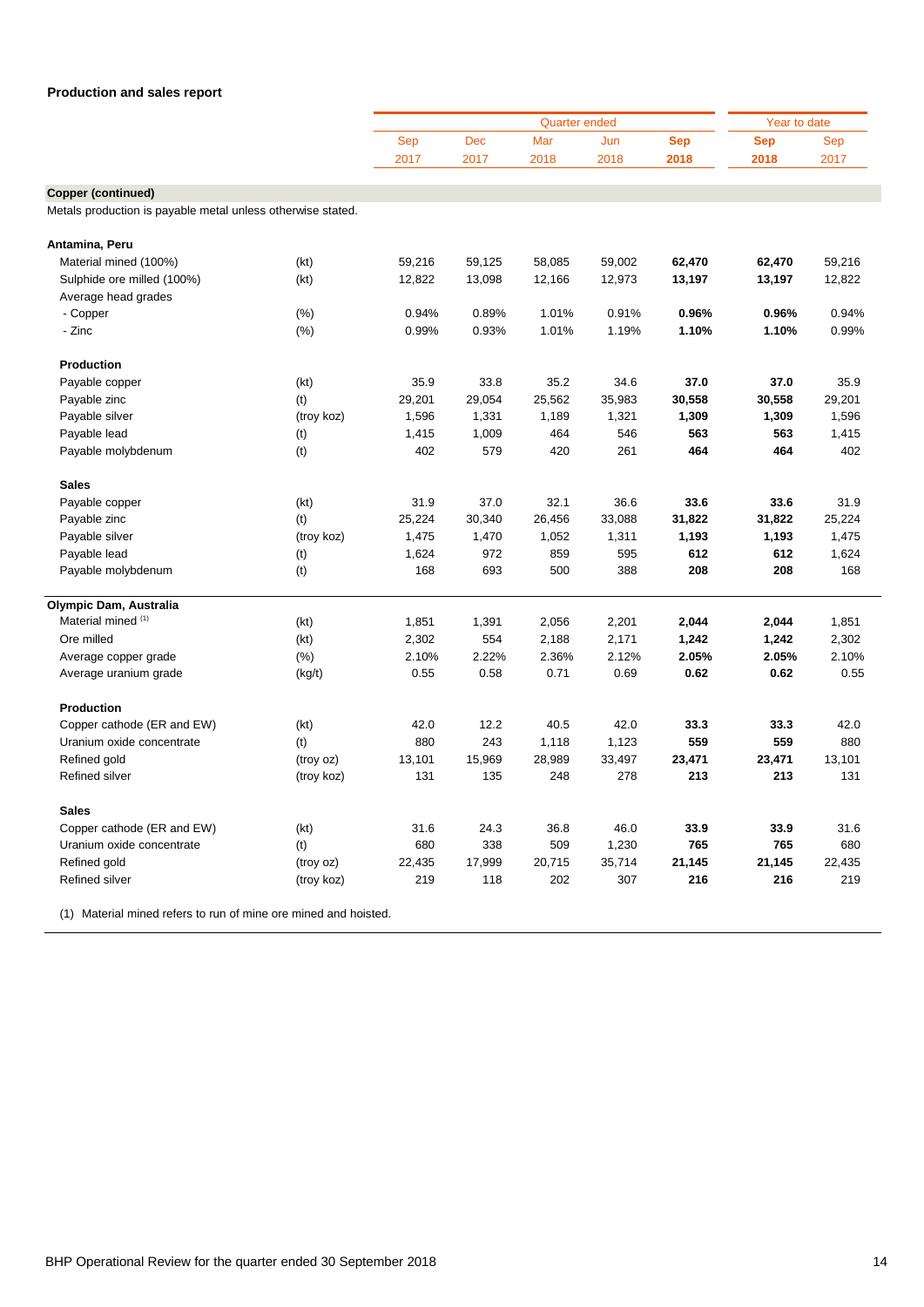|      |                           |      | Quarter ended |      |      | Year to date |
|------|---------------------------|------|---------------|------|------|--------------|
| Sep  | $\overline{\mathrm{Dec}}$ | Mar  | Jun           | Sep  | Sep  | Ser          |
| 2017 | 2017                      | 2018 | 2018          | 2018 | 2018 | 2017         |

**Iron Ore**

Iron ore production and sales are reported on a wet tonnes basis.

| Pilbara, Australia                                                        |      |        |        |        |        |        |        |        |
|---------------------------------------------------------------------------|------|--------|--------|--------|--------|--------|--------|--------|
| <b>Production</b>                                                         |      |        |        |        |        |        |        |        |
| Newman                                                                    | (kt) | 13,842 | 18,317 | 16,412 | 18,500 | 16,378 | 16,378 | 13,842 |
| Area C Joint Venture                                                      | (kt) | 13,099 | 13,575 | 12,802 | 12,041 | 11,696 | 11,696 | 13,099 |
| Yandi Joint Venture                                                       | (kt) | 14,559 | 16,348 | 15,802 | 17,339 | 16,870 | 16,870 | 14,559 |
| Jimblebar <sup>(1)</sup>                                                  | (kt) | 6,283  | 4,583  | 4,669  | 15,092 | 16,333 | 16,333 | 6,283  |
| Wheelarra                                                                 | (kt) | 7,804  | 8,734  | 8,006  | 614    | 114    | 114    | 7,804  |
| Total production                                                          | (kt) | 55,587 | 61,557 | 57,691 | 63,586 | 61,391 | 61,391 | 55,587 |
| Total production (100%)                                                   | (kt) | 64,287 | 71,611 | 67,048 | 72,145 | 69,342 | 69,342 | 64,287 |
| <b>Sales</b>                                                              |      |        |        |        |        |        |        |        |
| Lump                                                                      | (kt) | 13,896 | 15,145 | 13,993 | 15,173 | 15,014 | 15,014 | 13,896 |
| Fines                                                                     | (kt) | 40,733 | 45,769 | 44,332 | 47,730 | 46,527 | 46,527 | 40,733 |
| Total                                                                     | (kt) | 54,629 | 60,914 | 58,325 | 62,903 | 61,541 | 61,541 | 54,629 |
| Total sales (100%)                                                        | (kt) | 63,322 | 70,733 | 67,799 | 71,385 | 69,421 | 69,421 | 63,322 |
| Shown on a 100% basis. BHP interest in saleable production is 85%.<br>(1) |      |        |        |        |        |        |        |        |
| Samarco, Brazil <sup>(1)</sup>                                            |      |        |        |        |        |        |        |        |
| <b>Production</b>                                                         | (kt) |        |        |        |        |        |        |        |

**Sales** (kt) - 14 25 - **- -** -

(1) Mining and processing operations remain suspended following the failure of the Fundão tailings dam and Santarém water dam on 5 November 2015.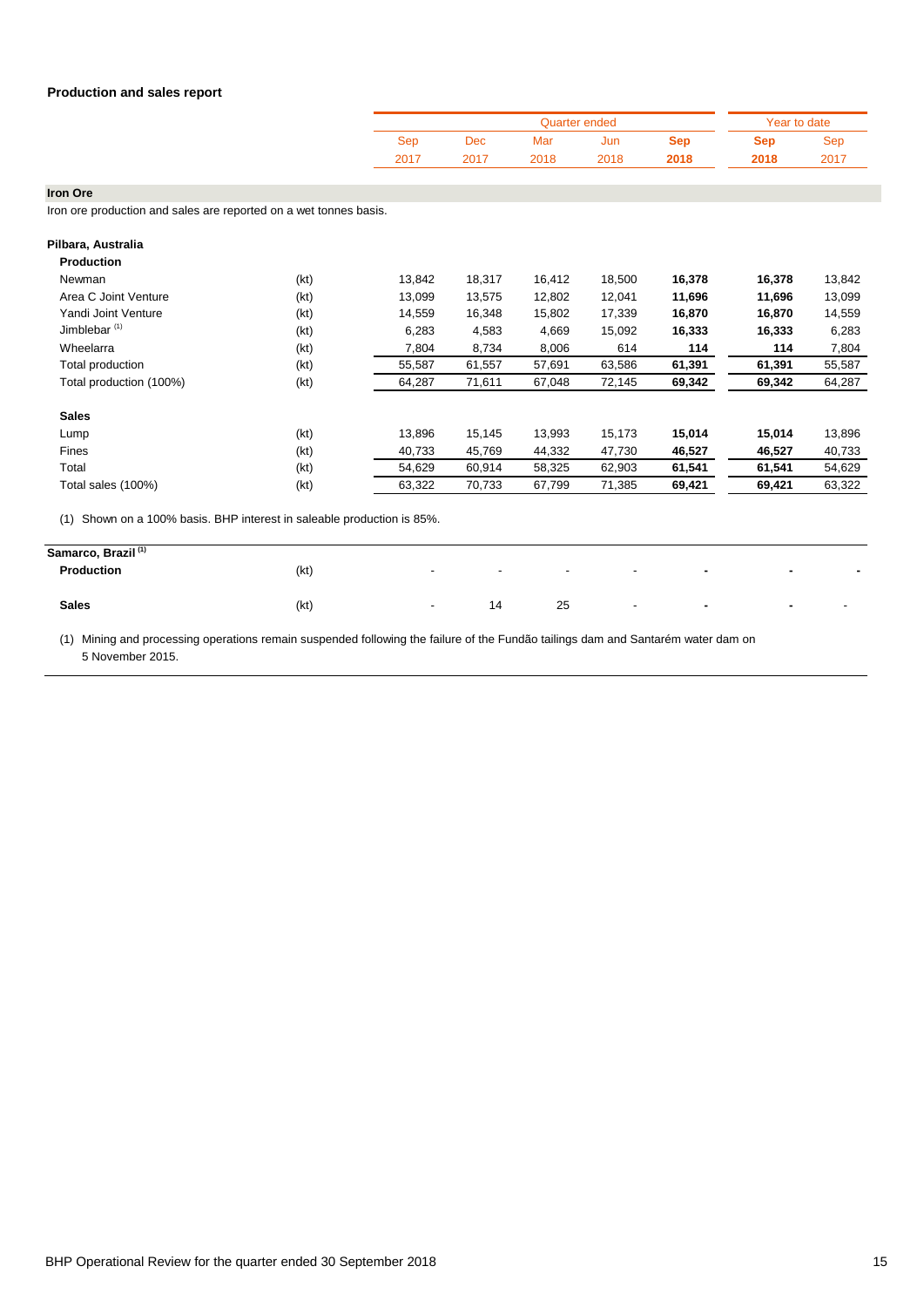|      |      |      | Year to date |      |            |      |
|------|------|------|--------------|------|------------|------|
| Sep  | Dec  | Mar  | Jun          | Sep  | <b>Sep</b> | Sep  |
| 2017 | 2017 | 2018 | 2018         | 2018 | 2018       | 2017 |

**Coal**

Coal production is reported on the basis of saleable product.

| Queensland Coal<br>Production <sup>(1)</sup> |      |        |       |        |        |        |        |        |
|----------------------------------------------|------|--------|-------|--------|--------|--------|--------|--------|
| <b>BMA</b>                                   |      |        |       |        |        |        |        |        |
| Blackwater                                   | (kt) | 1,985  | 1,470 | 1,384  | 1,849  | 1,704  | 1,704  | 1,985  |
| Goonyella                                    | (kt) | 1,639  | 1,369 | 2,314  | 2,639  | 1,989  | 1,989  | 1,639  |
| Peak Downs                                   | (kt) | 1,602  | 1,367 | 1,723  | 1,658  | 1,131  | 1,131  | 1,602  |
| Saraji                                       | (kt) | 1,414  | 1,198 | 1,240  | 1,201  | 1,111  | 1,111  | 1,414  |
| Daunia                                       | (kt) | 662    | 718   | 547    | 629    | 620    | 620    | 662    |
| Caval Ridge                                  | (kt) | 994    | 1,272 | 775    | 1,244  | 1,189  | 1,189  | 994    |
| <b>Total BMA</b>                             | (kt) | 8,296  | 7,394 | 7,983  | 9,220  | 7,744  | 7,744  | 8,296  |
| BHP Mitsui Coal <sup>(2)</sup>               |      |        |       |        |        |        |        |        |
| South Walker Creek                           | (kt) | 1,400  | 1,524 | 1,490  | 1,615  | 1,505  | 1,505  | 1,400  |
| Poitrel                                      | (kt) | 871    | 767   | 906    | 1,174  | 1,109  | 1,109  | 871    |
| <b>Total BHP Mitsui Coal</b>                 | (kt) | 2,271  | 2,291 | 2,396  | 2,789  | 2,614  | 2,614  | 2,271  |
| <b>Total Queensland Coal</b>                 | (kt) | 10,567 | 9,685 | 10,379 | 12,009 | 10,358 | 10,358 | 10,567 |
| <b>Sales</b>                                 |      |        |       |        |        |        |        |        |
| Coking coal                                  | (kt) | 7,934  | 6,341 | 7,177  | 8,489  | 7,356  | 7,356  | 7,934  |
| Weak coking coal                             | (kt) | 3,150  | 2,816 | 2,598  | 2,866  | 2,813  | 2,813  | 3,150  |
| Thermal coal                                 | (kt) | 102    | 173   | 168    | 85     | 141    | 141    | 102    |
| Total                                        | (kt) | 11,186 | 9,330 | 9,943  | 11,440 | 10,310 | 10,310 | 11,186 |

(1) Production figures include some thermal coal.

(2) Shown on a 100% basis. BHP interest in saleable production is 80%.

| <b>NSW Energy Coal, Australia</b><br>Production | (kt) | 4,235 | 4,383 | 3.662 | 6,261 | 3,982 | 3,982 | 4,235 |
|-------------------------------------------------|------|-------|-------|-------|-------|-------|-------|-------|
|                                                 |      |       |       |       |       |       |       |       |
| <b>Sales</b>                                    |      |       |       |       |       |       |       |       |
| Export thermal coal                             | (kt) | 3,622 | 4,048 | 3,181 | 5,795 | 3,549 | 3,549 | 3,622 |
| Inland thermal coal                             | (kt) | 405   | 411   | 400   | 160   | 332   | 332   | 405   |
| Total                                           | (kt) | 4,027 | 4,459 | 3,581 | 5,955 | 3,881 | 3,881 | 4,027 |
| Cerrejón, Colombia                              |      |       |       |       |       |       |       |       |
| <b>Production</b>                               | (kt) | 2.497 | 2.914 | 2.444 | 2.762 | 2,658 | 2,658 | 2,497 |
| Sales thermal coal - export                     | (kt) | 2,518 | 2,619 | 2,480 | 2,763 | 2,589 | 2,589 | 2,518 |